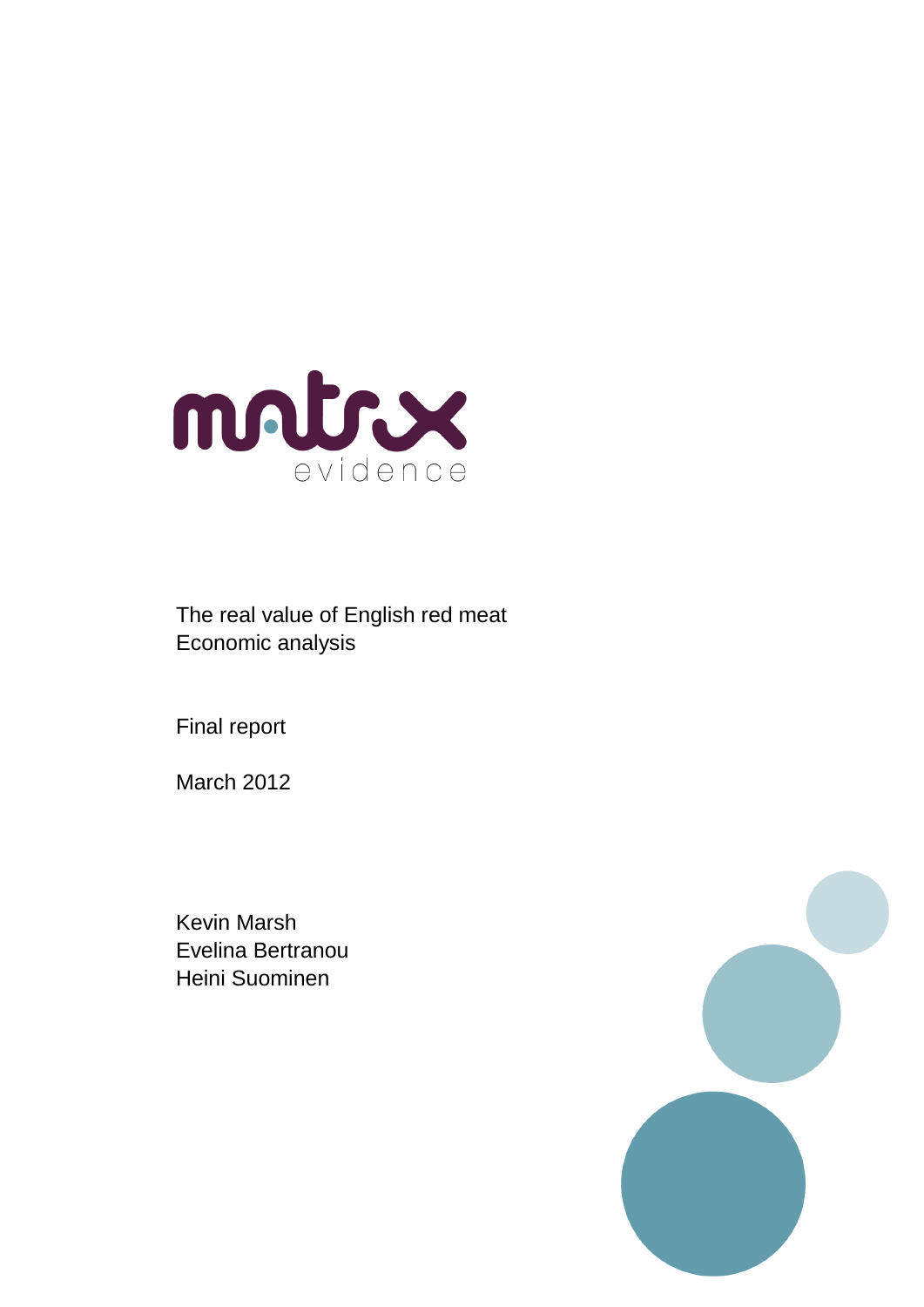

#### **Disclaimer**

In keeping with our values of integrity and excellence, Matrix has taken reasonable professional care in the preparation of this report. Although Matrix has made reasonable efforts to obtain information from a broad spectrum of sources, we cannot guarantee absolute accuracy or completeness of information/data submitted, nor do we accept responsibility for recommendations that may have been omitted due to particular or exceptional conditions and circumstances.

## **Confidentiality**

This report has been prepared for the client within the terms of our contract, and contains information which is proprietary to Matrix and confidential to our relationship. This may not be disclosed to third parties without prior agreement.

Except where permitted under the provisions of confidentiality above, this document may not be reproduced, retained or stored beyond the period of validity, or transmitted in whole, or in part, without Matrix Evidence's prior, written permission.

© Matrix Evidence Ltd, 2012

Any enquiries about this report should be directed to **enquiries@matrixknowledge.com**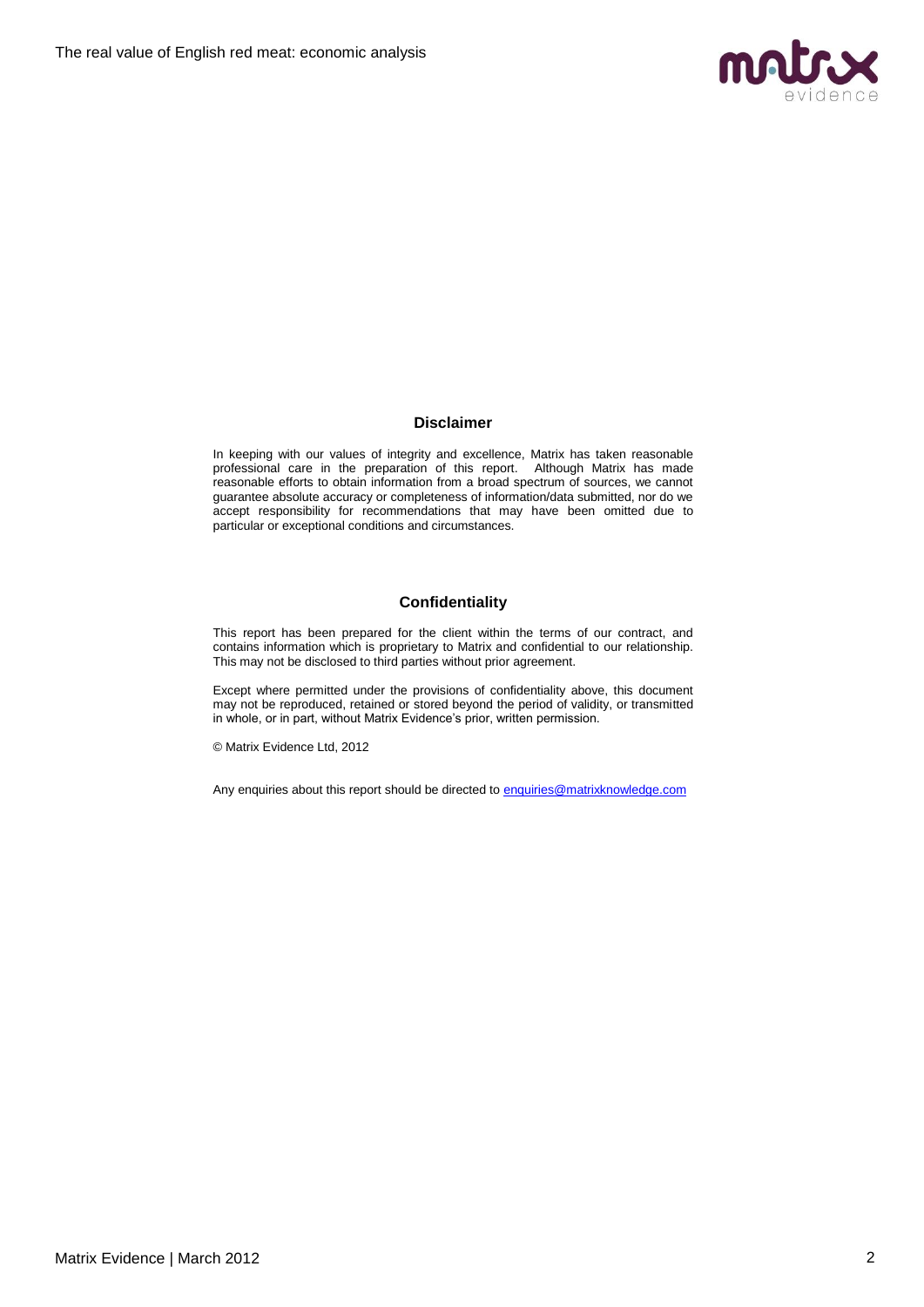

# **Contents**

| 1.0 | <b>Executive summary</b>                                 | $\overline{4}$ |
|-----|----------------------------------------------------------|----------------|
| 2.0 | Introduction                                             | 6              |
| 3.0 | The size of the English red meat industry                | 8              |
| 4.0 | Estimation of benefits generated by the English red meat |                |
|     | industry                                                 | 12             |
| 4.1 | Alternative use of resources                             | 12             |
| 4.2 | Contribution to the economy                              | 13             |
| 4.3 | Contribution to employment                               | 15             |
| 5.0 | Summary of benefits and conclusions                      | 18             |
| 6.0 | <b>Bibliography</b>                                      | 20             |
| 7.0 | Appendix: Method and data used for economic analysis     | 21             |
| 7.1 | Method                                                   | 21             |
| 7.2 | Land use                                                 | 21             |
| 7.3 | Economic contribution                                    | 23             |
| 7.4 | Employment                                               | 26             |
|     |                                                          |                |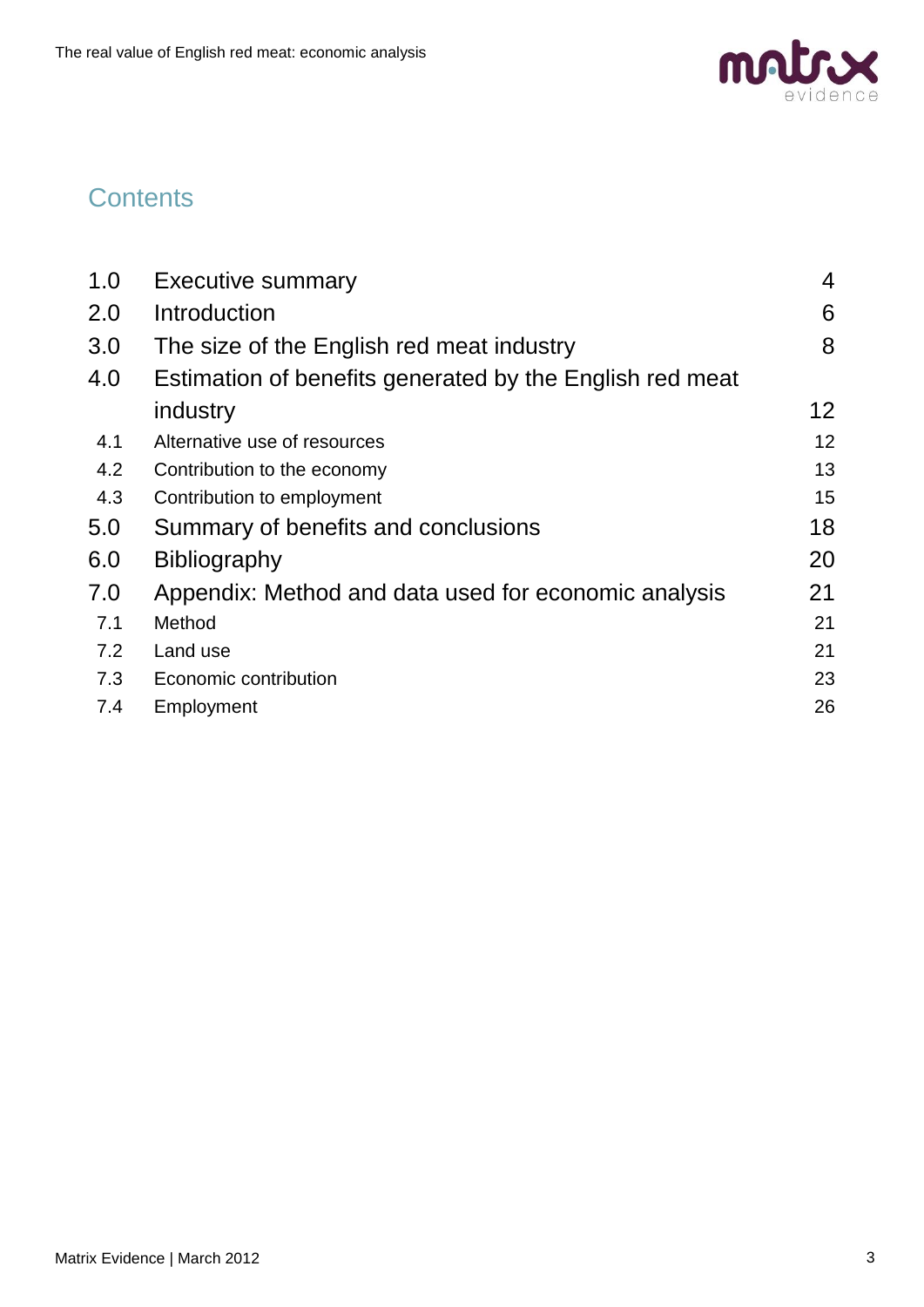

## <span id="page-3-0"></span>1.0 Executive summary

## **Objective**

The aim of this report is to quantify the economic value generated by the red meat industry in England. In the context of continued economic uncertainty, including increasing food prices as a result of growing demand in emerging economies and changing weather patterns, together with the growth in imports, it is important to acknowledge the economic value generated by domestic meat production.

Previously published literature has estimated the size of the red meat industry in terms of, for instance, total market value of output and number of people employed. This report aims to improve on these estimates in two ways. First, to consider the alternative uses to which the resources employed by the industry could be put. That is, existing research estimates the gross value added of the industry, while the net value added is the more relevant number. Second, to capture the broader economic value added by the industry through contributions to allied industries, such as pre-farming, processing, wholesale, and retail.

The analysis focuses on the benefits for which reliable quantifiable data was available, and which are of interest in the current debate. The following benefits are covered:

- Value added to the economy.
- Contribution to employment levels.

#### **Results**

It is estimated that around 2.6 million hectares are currently used to farm beef cattle, sheep and pigs in England. The sector currently employs around 96,000 people in farming, and 0.8 million individuals in its key allied industries such as pre-farming, food manufacturing and retail. Nearly 91,000 people are employed in rural areas, providing a valuable contribution to the sustainability of rural communities.

The net contribution of the red meat industry to the English economy is summarised in Table 1. It demonstrates that the English red meat industry provides a significant contribution to the national economy and society, including:

- £762m added to the economy, over and above employment effects.
- £907m added in terms of jobs created.

These savings are those compared to the situation if there was not a healthy beef cattle, sheep and pig meat industry of equivalent size to that which currently exists.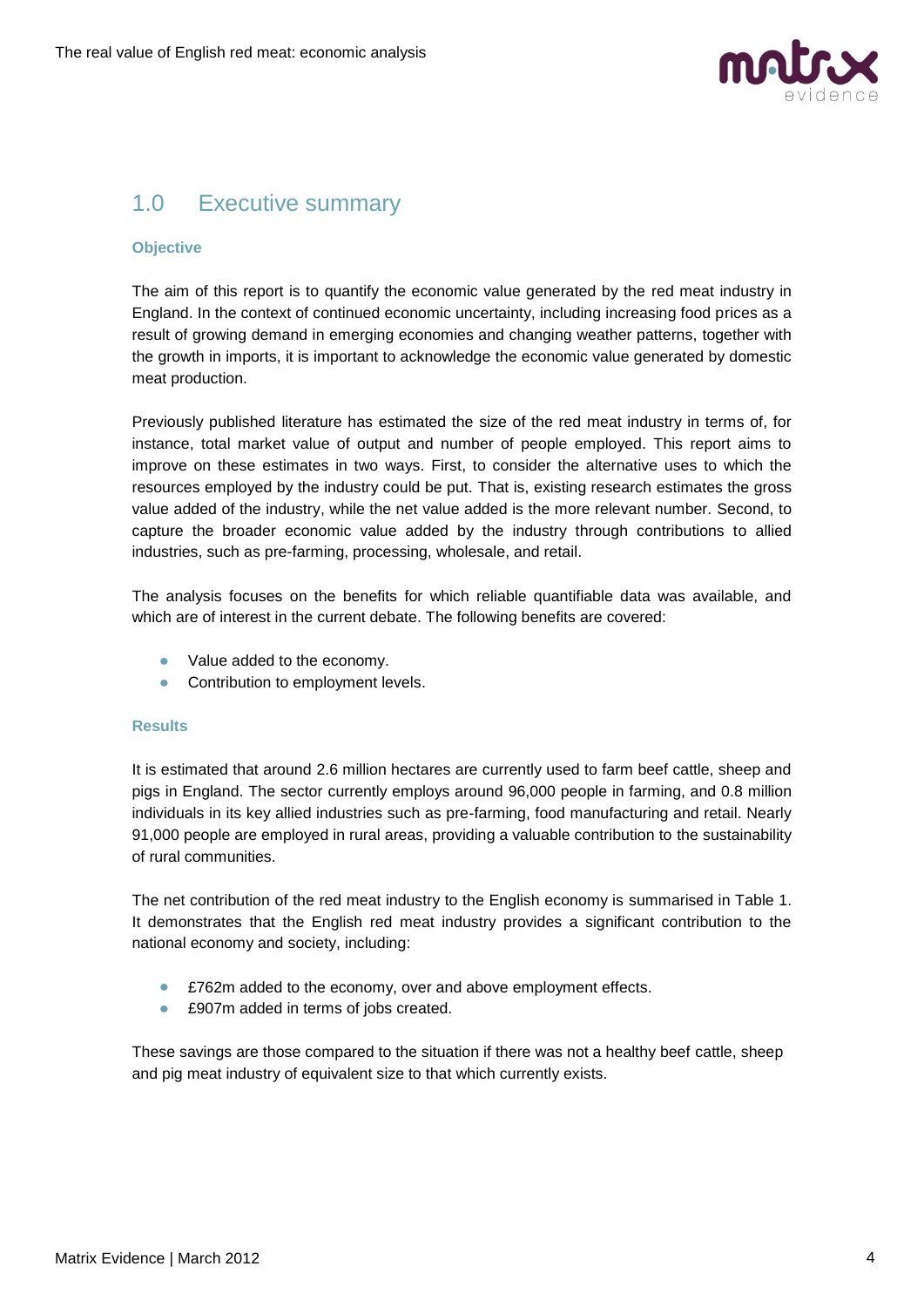

## Table 1

*The net economic value of the English red meat industry (in £2010/11)*

| <b>Benefit</b>                    | <b>Beef cattle</b> | <b>Sheep</b> | <b>Pigs</b> | Total     |
|-----------------------------------|--------------------|--------------|-------------|-----------|
| <b>Contribution to economy</b>    | £389.8m            | £174.5m      | £197.3m     | £761.7m   |
| Farming                           | £114.3m            | f45.2m       | £71.8m      | £231.3m   |
| Allied industries                 | £275.5m            | f129.3m      | £125.5m     | £530.3m   |
| <b>Contribution to employment</b> | £507.6m            | £291.4m      | £107.6m     | £906.6m   |
| Farming                           | £255.9m            | £157.8m      | $f$ 26.9m   | £440.7m   |
| Allied industries                 | $f$ 251.7m         | £133.6m      | £80.7m      | £466.0m   |
| Total                             | £897.4m            | £465.9m      | £304.9m     | £1,668.3m |

Source: Matrix estimates

n/a: not applicable

## **Conclusion**

The red meat industry makes a significant contribution to the English economy. It is estimated that the net economic contribution of the English red meat industry is £1.67bn.

It should be noted that these estimates exclude a number of important additional contributions of the red meat industry, including the aesthetic value of farming landscapes, an enhanced sense of national pride, the contribution of the industry to food security, and the potential contribution to maintaining equilibrium in carbon stocks and emissions.

As with any analysis, some of the data used is subject to uncertainty and assumptions. In response to this uncertainty, conservative estimates have been used throughout, thus potentially underestimating the value of the industry. Further research should be undertaken to improve the data available. Detail on the data used is available in the body of the report.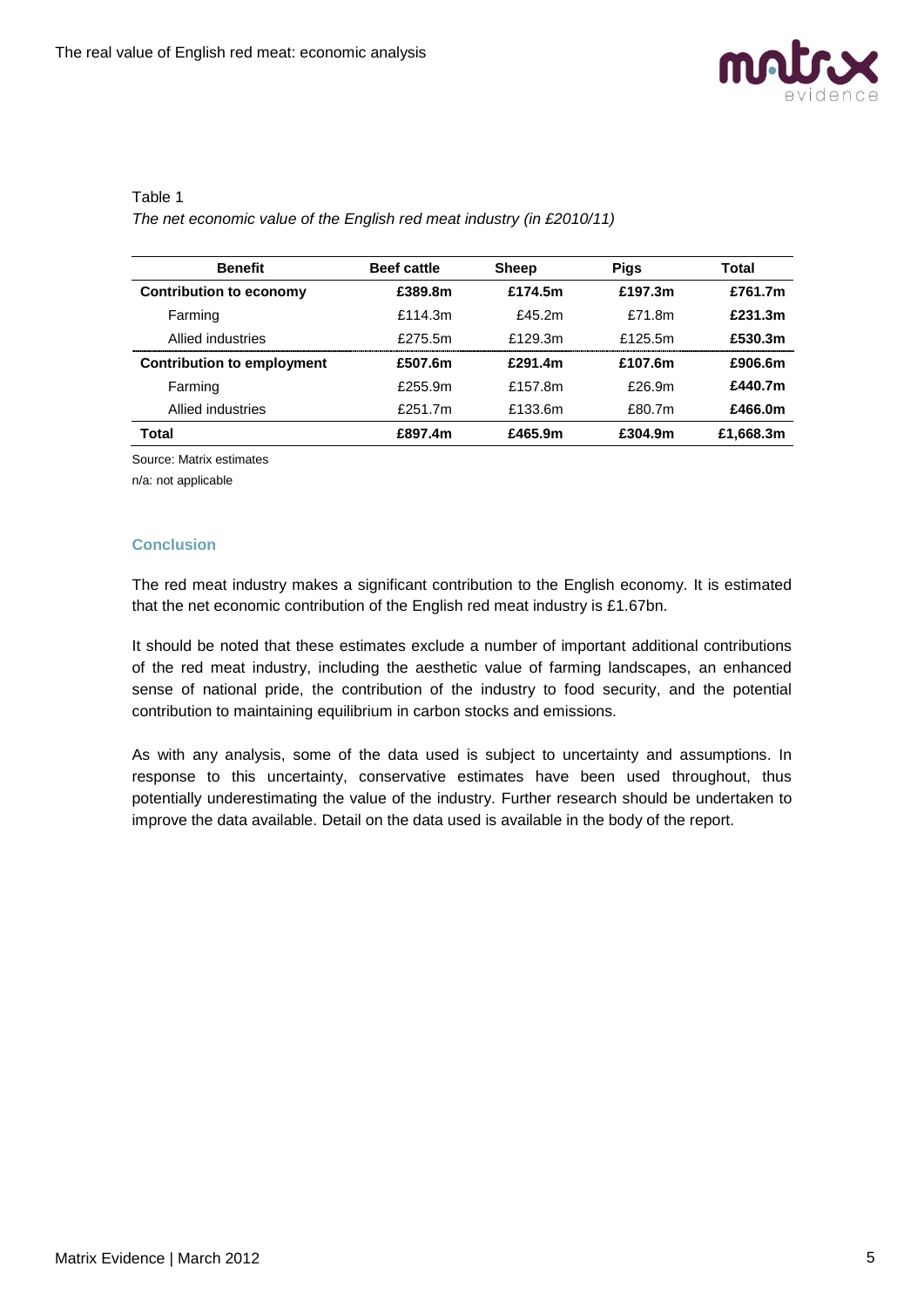

## <span id="page-5-0"></span>2.0 Introduction

This report asks: what is the economic value of the English red meat industry? The English red meat industry, more specifically the beef cattle, sheep and pig producers, generate benefits to England through a range of channels:

- **Economy.** The industry is a significant provider of employment, export income and tax revenue for the UK.
- **Health and wellbeing**. Meat is a valuable component of a balanced diet and hence contributes to well-being and health.
- **Rural communities.** The industry supports sustainable rural communities by providing employment.
- **Environmental.** Responsible agriculture can have a positive impact on enhancement of biodiversity and land management. Producers also contribute to preservation of natural landscape and maintenance of recreational green space.
- $\bullet$ **Society**. The domestic food industry contributes toward national food security, selfsufficiency and sense of national pride.

In the context of continued economic uncertainty, including increasing food prices as a result of growing demand in emerging economies and changing weather patterns, it is important to acknowledge the economic value generated by domestic food production. [Matrix Evidence](http://www.matrixknowledge.com/evidence) was commissioned by [EBLEX,](http://www.eblex.org.uk/) the organisation for the English beef and sheep meat industry, and [BPEX,](http://www.bpex.org.uk/) the organisation representing pig levy payers in England, to estimate the economic value generated by the English red meat industry.

The contribution of the English red meat industry in terms of economic output and tax revenue has been previously explored. This report builds on this work in two key ways:

- $\bullet$ First, the report provides estimates of the **net** economic contribution of the meat industry. Previous estimates of the economic contribution of the meat industry tend to be what is referred to as "gross value added", as they do not take into account the fact that in the absence of the English red meat industry, some of the resources employed by the industry would find alternative uses. Estimates of the net economic contribution of the industry make this adjustment.
- $\bullet$ Second, it is important to look at the industry's contribution to the economy in broader manner, to acknowledge the impact of the industry that falls outside the traditional economic analysis. As indicated above, the meat industry contributes to the well-being of the English population in a number of ways other than through its direct economic contribution. It is possible to put a monetary value on some of these benefits.

This report summarises the benefits of the English red meat industry for which reliable quantitative evidence is available. The following benefits are covered:

- Value added to the economy.
- Contribution to employment levels.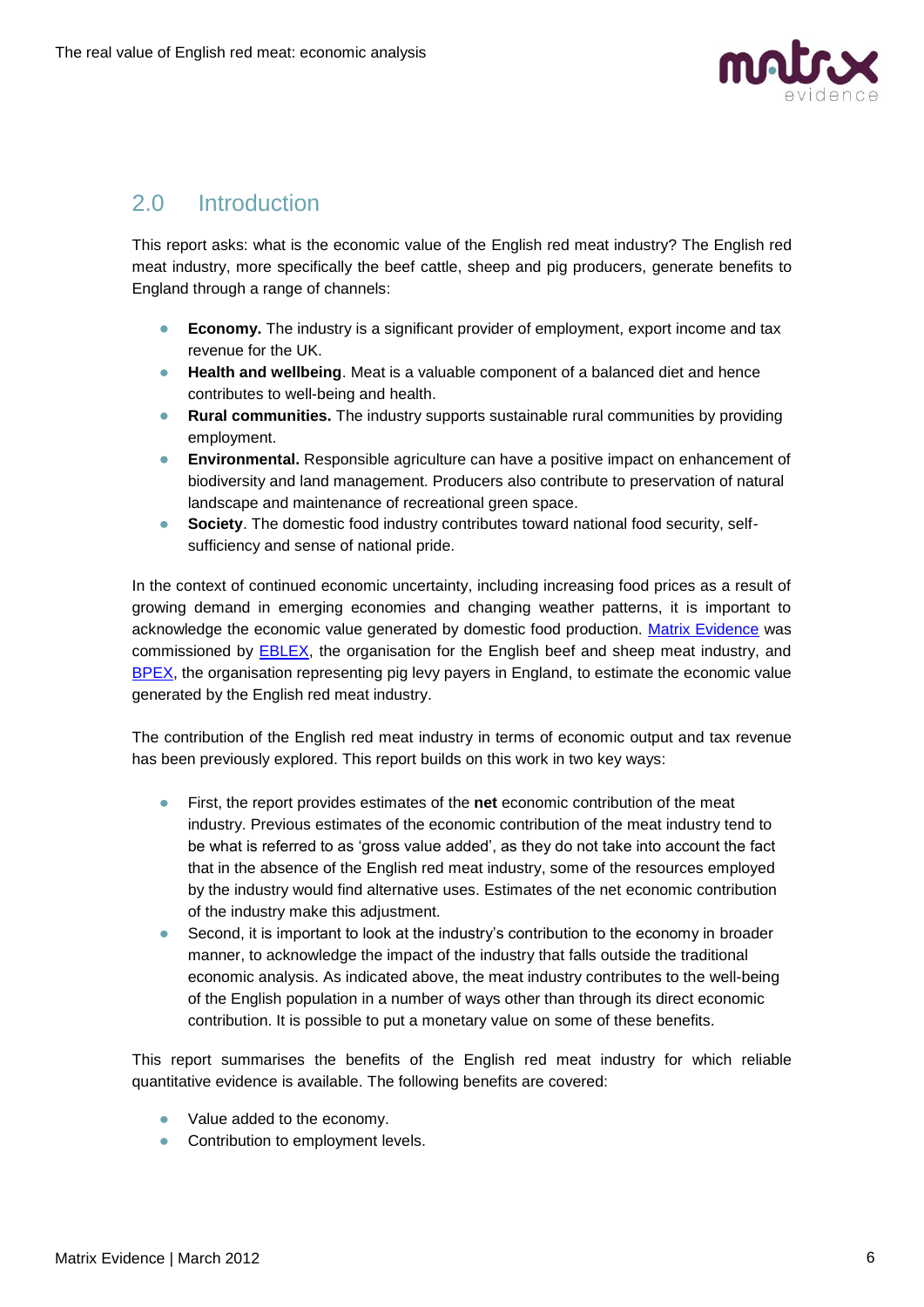

In this report the red meat industry is defined as the beef cattle, sheep and pig industry, including the following points on the supply-chain<sup>1</sup>:

- Pre-farming, including the supply of inputs such as fertiliser, animal feed, and  $\bullet$ machinery.
- **•** Farming, including veterinary services.
- **•** Processing and wholesale, including slaughtering, packaging, and wholesale.
- $\bullet$ Retail, including supermarkets, specialist shops and other food outlets.

This report is structured as follows:

- Section 3 estimates the size of the English red meat industry in terms of the market  $\bullet$ value of outputs, employment, and land use.
- Section 4 estimates the **net** economic contribution of the English red meat industry.
- Section 5 summarises the results of the analysis.

 1 There are other industries which can be linked to farming, such as transport. However their relationship with the red meat industry could not be quantified in a reliable way.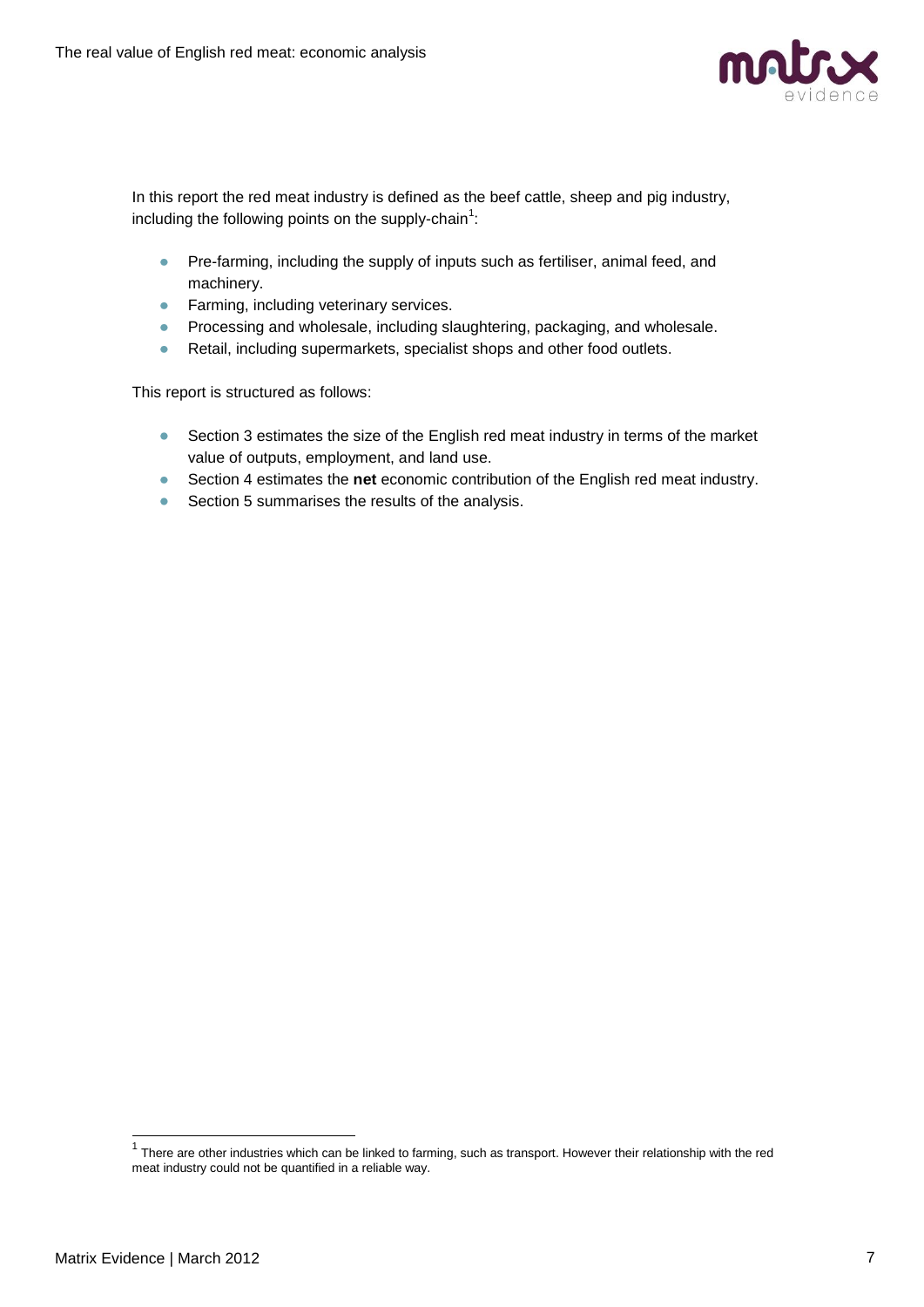

## <span id="page-7-0"></span>3.0 The size of the English red meat industry

The purpose of this section is to present the current size and composition of the English red meat industry. This baseline scenario is then compared against a scenario in which there is no national production in order to estimate the net economic contribution of the industry. All monetary figures are presented in 2010/11 prices.

## **Economic value**

Table 2 presents estimates of the economic value of the beef cattle, sheep and pig farming industries. It is important to mention that we base these on the notion of **income,** which differs from the concepts of **output** and **value added.** The difference lies in that income estimates exclude:

- (i) Consumption of intermediate goods e.g. animal feed, pesticides and fertilisers given that these are treated separately as allied industries.
- (ii) Compensation of employees, also considered separately in the employment section.
- (iii) Consumption of fixed capital e.g. equipment and buildings as these investments would be lost if the English red meat national industry contracted or disappeared.
- (iv) Taxes and subsidies on production, as at a societal level these are considered as transfers, and not a contribution from or to the industry.

Income figures were estimated based on Defra"s statistics published in the report *Agriculture in the United Kingdom*. Our calculation follows Defra"s approach to obtaining income estimates based on value of output estimates. Detailed calculations are presented in the Appendix.

The results in Table 2 show that the gross income from farming is estimated at £372 million per year. Of this, around £213 million is generated by the beef cattle industry, whilst sheep production contributes £87 million and the pig industry £72 million.

| <b>Industry</b>                | <b>Beef cattle</b> | <b>Sheep</b> | <b>Pigs</b> | Total     |
|--------------------------------|--------------------|--------------|-------------|-----------|
| <b>Farming</b>                 | £212.8m            | £86.8m       | £72.5m      | £372.1m   |
| <b>Allied industries</b>       | £2.582.3m          | £1.052.6m    | £879.1m     | £4,513.9m |
| Pre-farming and farming inputs | £138.8m            | £56.6m       | f47.2m      | £242.6m   |
| Processing and wholesale       | £1.059.7m          | £431.9m      | £360.7m     | £1.852.3m |
| Retail                         | £1,383.8m          | £564.1m      | f471.1m     | £2.419.0m |
| Total                          | £2,795.1m          | £1,139.3m    | £951.5m     | £4,885.9m |

#### Table 2

*Economic value generated by the English red meat allied industries (in £2010/11)*

Source: Matrix estimates based on Defra (2011a)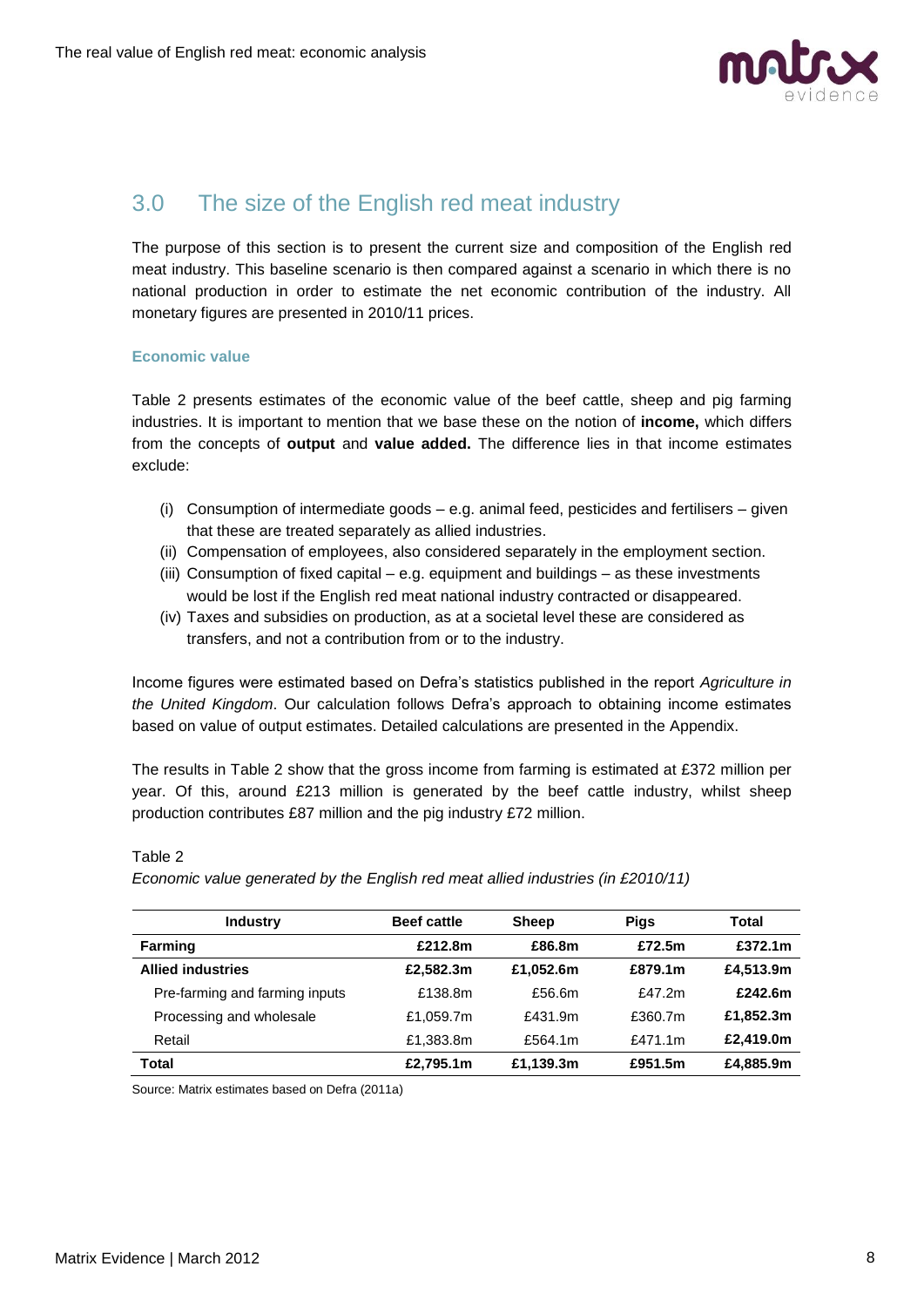

In addition to generating economic value in farming directly, the English red meat industry creates value in a range of allied industries. These include pre-farming and farming inputs (such as animal feed and veterinary services), processing and wholesale, and retail. The results in Table 2 show that:

- In total it is estimated that the English red meat industry generates  $£4,514$  million per year through allied industries. Of this, pre-farming and input industries generate £243 million per year and meat processing around £1,852 million. Retail attributable to red meat generates £2,419 million annually.
- When disaggregated by species, around £2,500 million is generated by the beef industry, whilst sheep production contributes  $£1,053$  million and the pig industry £879 million.

Detailed calculations are presented in the Appendix.

## **Employment**

Table 3 and Table 4 summarise current employment in the English red meat farming sector.

- The English red meat industry employs around 96,000 people in total on farms with  $\bullet$ beef cattle, sheep and pigs. Out of them around 55,000 are employed in beef cattle production, 34,000 in sheep production and 7,000 in the pig industry.
- The majority of individuals, around 75,000, are principal farmers (i.e. farmers, partners, directors and spouses). The industry also employs around 8,000 full-time workers, 8,000 part-time workers and 5,000 casual workers.
- A large majority of employment (around 95 per cent) in the red meat industry is located in rural areas. The industry provides, in total, nearly 91,000 rural jobs.

## Table 3

## *Employment in the English red meat farming industry, by type of employment*

| <b>Total employment</b>                     | <b>Beef cattle</b> | <b>Sheep</b> | <b>Pigs</b> | Total  |
|---------------------------------------------|--------------------|--------------|-------------|--------|
| Farmers, partners, directors and<br>spouses | 43.581             | 26,880       | 4.527       | 74.988 |
| Full-time                                   | 3,835              | 2,365        | 1.448       | 7,648  |
| Part-time                                   | 4.524              | 2,790        | 568         | 7,882  |
| Casual workers                              | 3.095              | 1.909        | 242         | 5,245  |
| <b>Total</b>                                | 55,035             | 33,945       | 6,784       | 95,764 |

Source: Matrix estimates based on Defra June Survey, 2009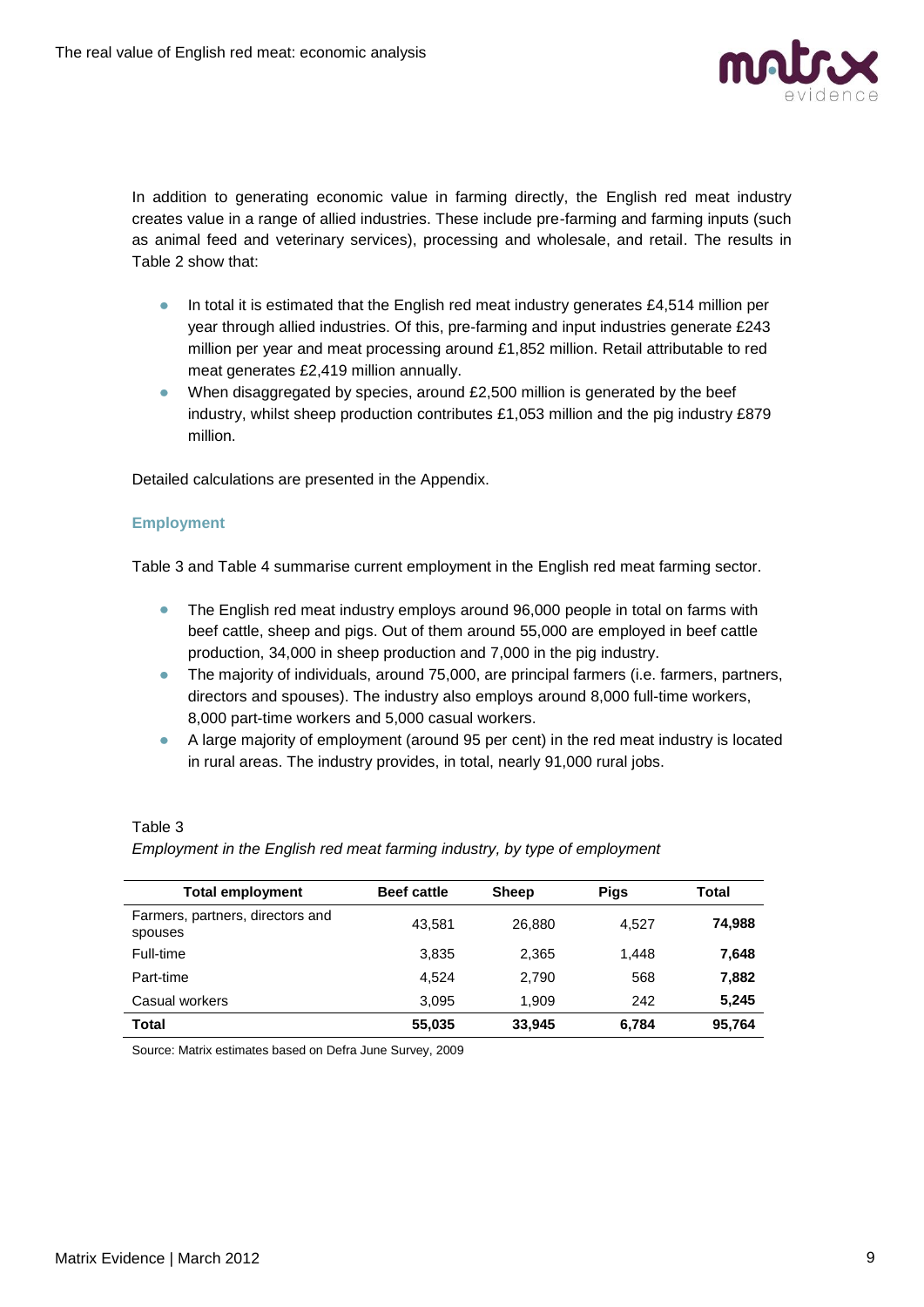

## Table 4

*Employment in the English red meat farming industry, by rural classification*

| <b>Industry</b> | Rural  | Urban | Total  |
|-----------------|--------|-------|--------|
| Beef cattle     | 52,793 | 2.242 | 55,035 |
| Sheep           | 32,562 | 1,383 | 33,945 |
| Pigs            | 6.012  | 772   | 6,784  |
| Total           | 91,366 | 4,397 | 95,764 |

Source: Matrix estimate based on Defra Farm Business Survey, 2010

In addition to providing employment in farming directly, the English red meat industry creates demand for a range of allied industries. These include pre-farming and farming inputs (such as animal feed and veterinary services), food processing, wholesale, and retail. Table 5 provides estimates of the size of supporting industries. Detailed calculations are presented in the Appendix.

- In total, the English red meat industry provides employment for around 0.8 million  $\bullet$  . people through allied industries. Of these, around 390,000 are employed through the beef industry, around 111,000 through sheep production and 273,000 through the pig industry.
- Pre-farming and input industries employ around 62,000 people and meat processing around 134,000 people. Retail attributable to red meat employs 0.6 million people.
- The contribution to the transport industry is not covered due to lack of data.

## Table 5

*Employment in the English red meat allied industries, total employment*

| <b>Industry</b>                | <b>Beef cattle</b> | <b>Sheep</b> | <b>Pigs</b> | Total   |
|--------------------------------|--------------------|--------------|-------------|---------|
| <b>Farming</b>                 | 55,035             | 33.945       | 6.784       | 95,764  |
| <b>Allied industries</b>       | 388,714            | 111.405      | 272.877     | 772,998 |
| Pre-farming and farming inputs | 35,882             | 22.132       | 4.423       | 62,437  |
| Processing                     | 62.354             | 19.086       | 52.093      | 133,533 |
| Retail                         | 290.478            | 70.187       | 216,361     | 577,027 |
| <b>Total</b>                   | 443,749            | 145,350      | 279,661     | 868,762 |

Source: Matrix estimates based on Defra (2011a), Defra Slaughtering Statistics and AHDB calculations based on HMRC Trade data.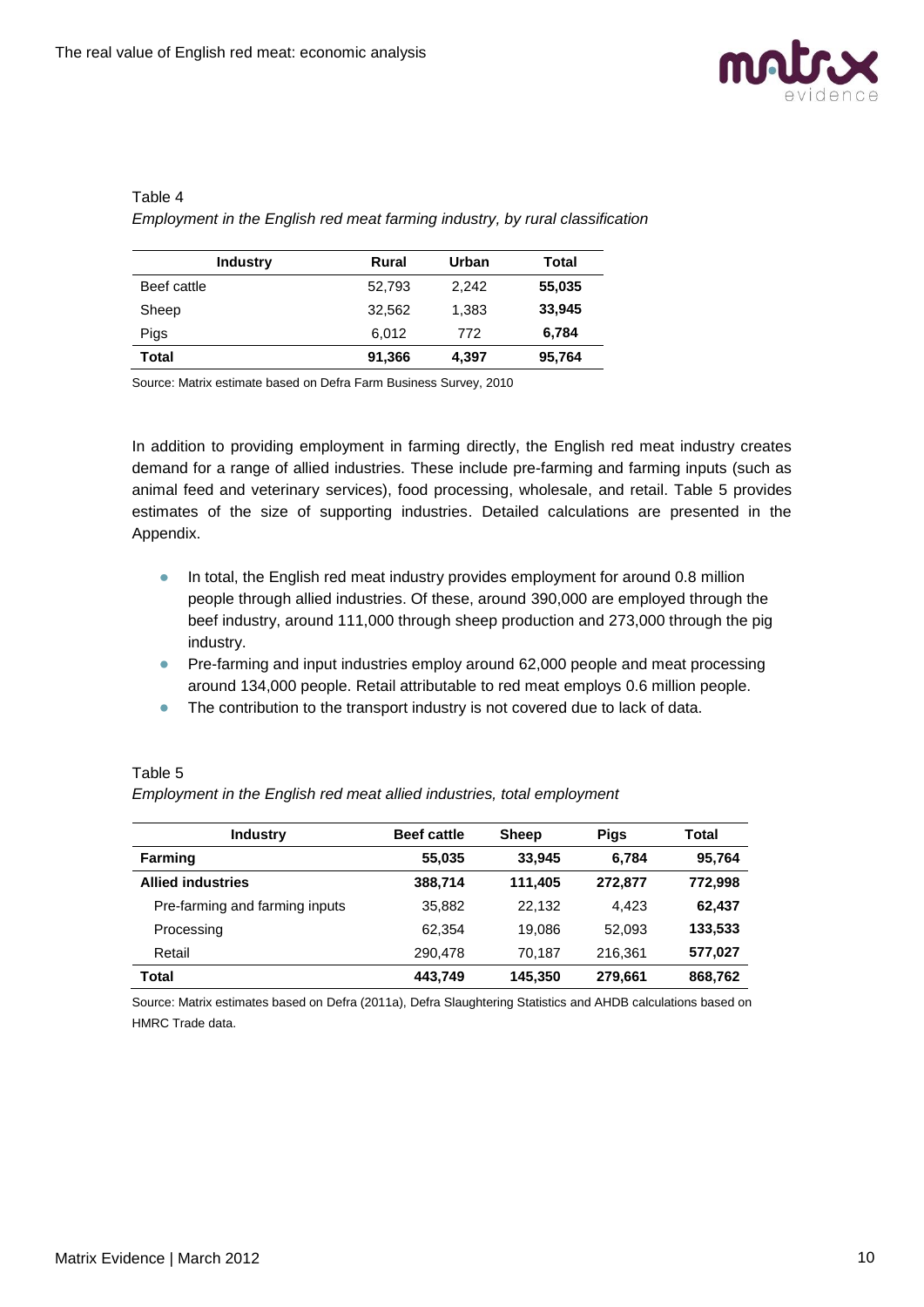

#### **Land use**

Table 6 summarises land use by the three English red meat farming industries, by type of land.

- Based on number of animals and average livestock units, it is estimated that around 2.6 million hectares are currently used to farm beef cattle, sheep and pigs in England.
- Of this, 1.6 million hectares are used for beef cattle, 971,000 for sheep and 36,000 for pigs.
- The majority of beef cattle are grazed on permanent grassland, with 10 per cent and 5 per cent grazing on temporary grassland and rough grazing respectively.
- For sheep, 61 per cent, 35 per cent and 4 per cent graze on permanent grassland, rough grazing and temporary grassland respectively.
- **For pigs, 72 per cent are farmed indoors. The remaining 28 per cent corresponds to** outdoor pigs, of which equal proportions are estimated to graze on bare fallow and permanent grassland.<sup>2</sup>

#### Table 6

| <b>Industry</b>                                 | Land type           | % of land in industry | Ha        |  |
|-------------------------------------------------|---------------------|-----------------------|-----------|--|
|                                                 | Temporary grassland | 10%                   | 164,770   |  |
|                                                 | Permanent grassland | 85%                   | 1,330,257 |  |
| Beef cattle                                     | Rough grazing       | 5%                    | 79,107    |  |
|                                                 | Total               | 100%                  | 1,574,134 |  |
|                                                 | Temporary grassland | 4%                    | 34,399    |  |
|                                                 | Permanent grassland | 61%                   | 595,614   |  |
| Sheep                                           | Rough grazing       | 35%                   | 340,885   |  |
|                                                 | Total               | 100%                  | 970,898   |  |
|                                                 | Bare fallow         | 14%                   | 4,948     |  |
|                                                 | Permanent grassland | 14%                   | 5,052     |  |
| Pigs                                            | Indoor              | 72%                   | 25,905    |  |
|                                                 | Total               | 100%                  | 35,905    |  |
| Total                                           |                     |                       | 2,580,937 |  |
| <b>Total excluding indoor pigs</b><br>2,555,032 |                     |                       |           |  |

*Land use of the English red meat farming industry, by land type*

Source: Matrix estimate based on Defra June Survey, 2009

 2 The figure for outdoor pigs may be underestimated as part of the herd is born outdoors but finished indoors. The statistics however do not capture this dynamic. This limitation implies that the distribution by land type (bare fallow; permanent grassland; and indoor) may lead to an underestimation of the actual benefits generated by the industry in that the proportion of land used for indoor pigs is assumed to have no alternative economic use in a scenario of no national production.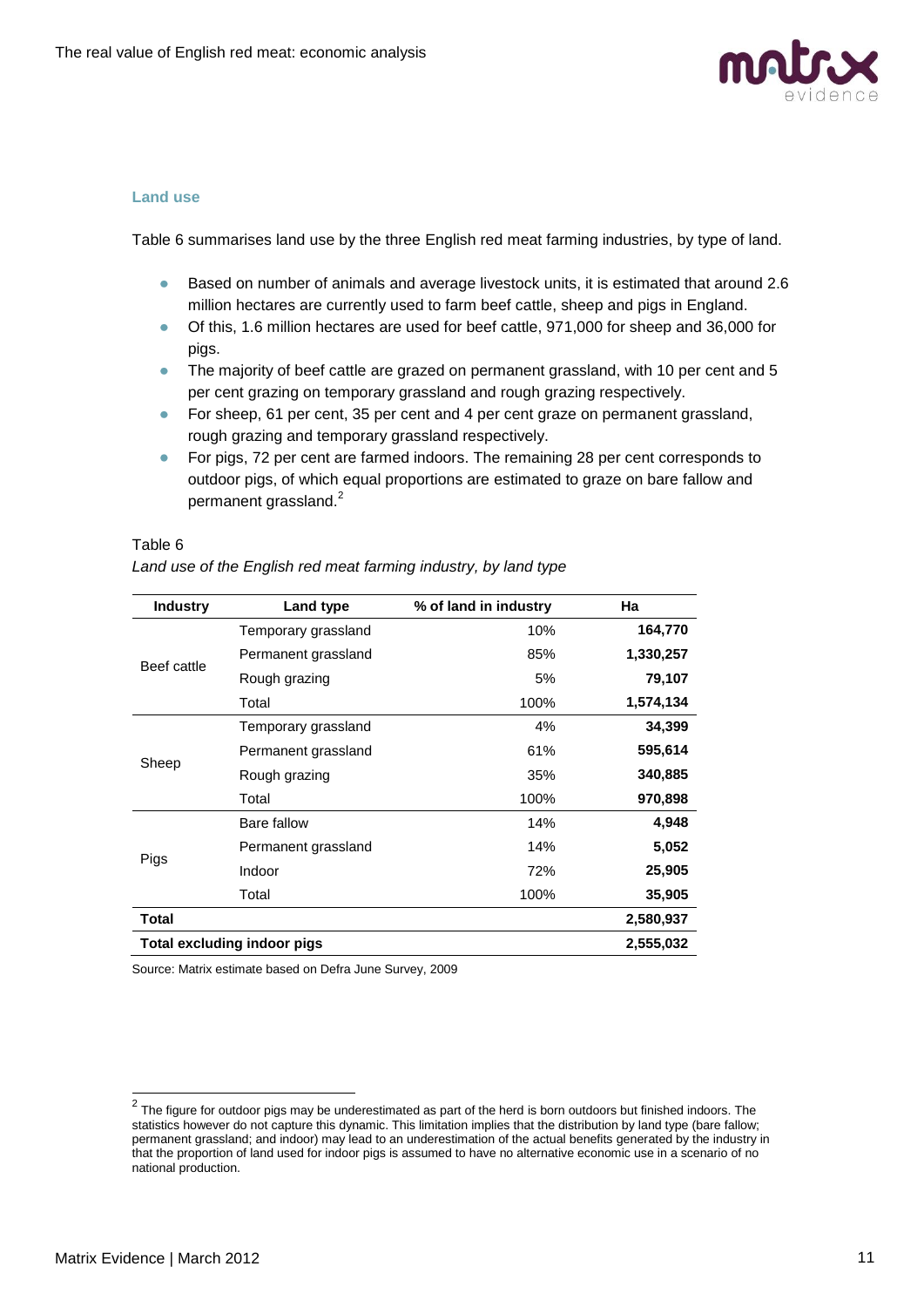

## <span id="page-11-0"></span>4.0 Estimation of benefits generated by the English red meat industry

## <span id="page-11-1"></span>4.1 Alternative use of resources

In order to convert the above estimates of the size of the English red meat industry into estimates of the net contribution generated by the industry, it was necessary to ask:

- What would be the alternative use of the resources employed by the industry if it was to disappear?
- What alternative source of meat would consumers have in the absence of a domestic industry?

Table 7 summarises the best alternatives considered for each of the benefits included in the analysis. In the case of the economic contribution associated with the use of land, the alternative use would depend on the type of land. In the case of the economic value generated by the allied industries in the pre-farming and farming sector, the alternative use depends on the type of land whilst for the processing, wholesale, and retail industries, the alternative scenario is importation. For employment, the alternative use would be, at least to some extent, reemployment in other industries.

| <b>Benefit valued</b>                                                        | Alternative to red meat industry                               |
|------------------------------------------------------------------------------|----------------------------------------------------------------|
| Economic contribution farming industries                                     |                                                                |
| Temporary grassland                                                          | Crop                                                           |
| Permanent grassland                                                          | Crop                                                           |
| Rough grazing                                                                | Managed                                                        |
| Bare fallow                                                                  | Crop                                                           |
| Indoor pigs                                                                  | No alternative use <sup>3</sup>                                |
| Economic contribution allied industries:<br>pre-farming and farming          | Varies by land type: crop; managed land;<br>no alternative use |
| Economic contribution allied industries:<br>processing, wholesale and retail | Importation                                                    |
| Employment                                                                   | Re-employment in other industries                              |

## Table 7 *Best alternative for red meat industry*

 3 It is possible that some buildings have alternative uses. These uses have not been considered in the analysis. This assumption may potentially overestimate the benefits of the industry.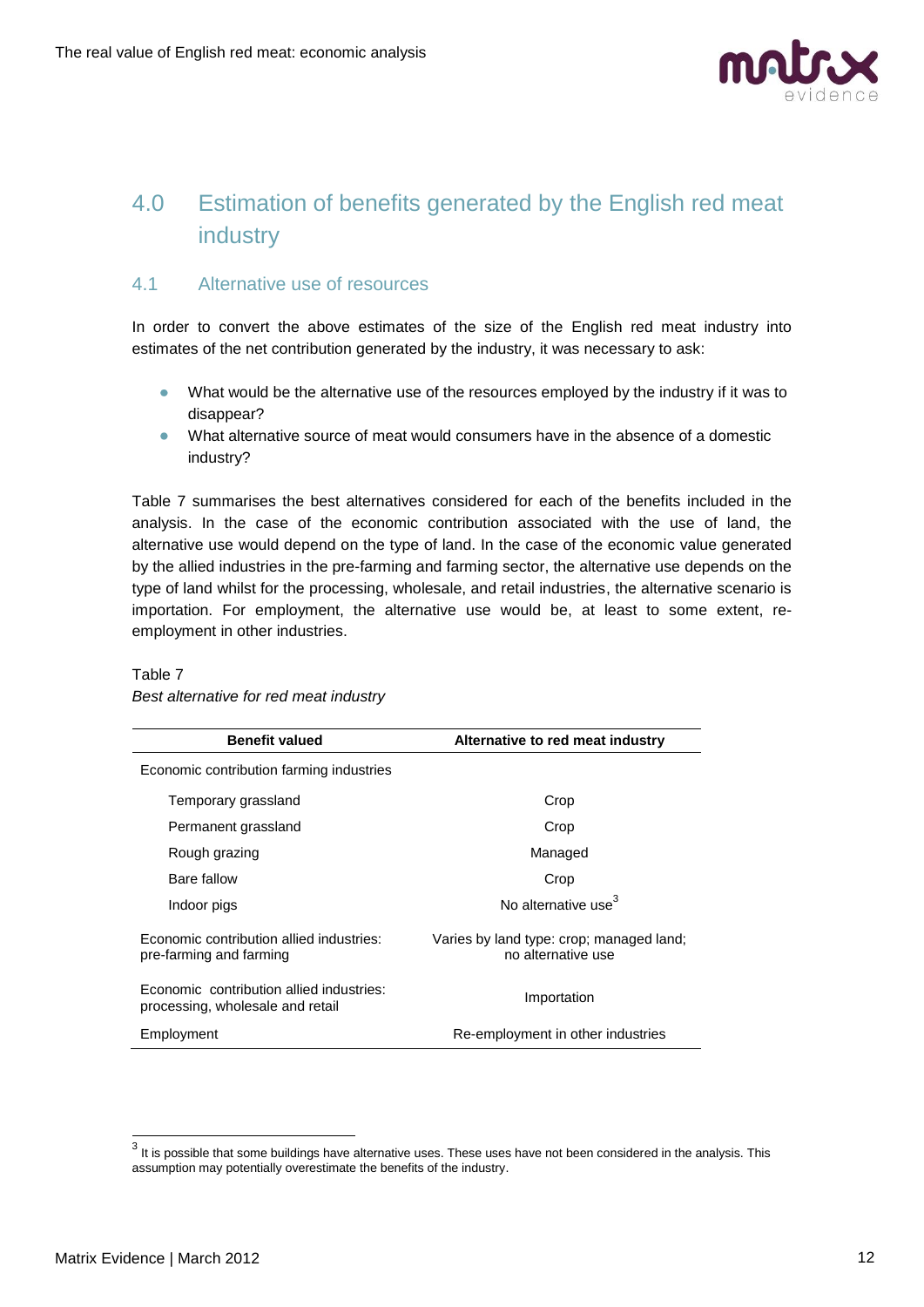

To evaluate the contribution of the industry we considered the best alternative use of resources (as shown in Table 7) and estimated the value generated by the industry net of such alternative use. The next sections provide the results of this analysis for each of the benefits considered in this report.

## <span id="page-12-0"></span>4.2 Contribution to the economy

## **English red meat farming industries**

Currently, the English red meat industry generates £372 million per year in terms of gross income. In the absence of the red meat industry, the use of the land – and hence the resulting economic value – would vary depending on the type of land and its best alternative use. For each industry and land type, Table 8 specifies the land area (hectares) and alternative use of the land. In the absence of the English red meat industry, the majority of land would be used for crops – this is the case for temporary grassland, permanent grassland and bare fallow. The remaining land would not be suitable for agriculture purposes and may need to be managed. This is the case for land dedicated to indoor pigs and land classified as rough grazing, respectively.

#### Table 8

| <b>Industry</b> | Land type           | % of land<br>in industry | <b>Hectares</b> | Alternative use    | <b>Economic</b><br>value lost |
|-----------------|---------------------|--------------------------|-----------------|--------------------|-------------------------------|
|                 | Temporary grassland | 10%                      | 164.770         | Crop               | £11.4m                        |
| <b>Beef</b>     | Permanent grassland | 85%                      | 1,330,257       | Crop               | £92.2m                        |
| cattle          | Rough grazing       | 5%                       | 79,107          | Managed            | £10.7m                        |
|                 | Total               | 100%                     | 1,574,134       |                    | £114.3m                       |
|                 | Temporary grassland | 4%                       | 34,399          | Crop               | £0.8m                         |
|                 | Permanent grassland | 61%                      | 595,614         | Crop               | £14.0m                        |
| Sheep           | Rough grazing       | 35%                      | 340.885         | Managed            | £30.5m                        |
|                 | Total               | 100%                     | 970,898         |                    | £45.2m                        |
|                 | Bare fallow         | 14%                      | 4,948           | Crop               | £9.7m                         |
|                 | Permanent grassland | 14%                      | 5,052           | Crop               | £9.9m                         |
| Pigs            | Indoor              | 72%                      | 25,905          | No alternative use | £52.3m                        |
|                 | Total               | 100%                     | 35,905          |                    | £71.8m                        |
| Total           |                     |                          | 2,580,937       |                    | £231.3m                       |

*Contribution to the economy in terms of gross income (in £2010/11)*

Source: Matrix estimates based on Defra June Survey, 2009 and Defra (2011a).

With the purpose of estimating the economic value generated in the alternative use, we estimated the **gross income per hectare** for each of the three English red meat industries and for crops. These estimates are based on the total income generated by each activity (£) and estimates of the land area (hectares) dedicated to such activities (Table 6). It was estimated that: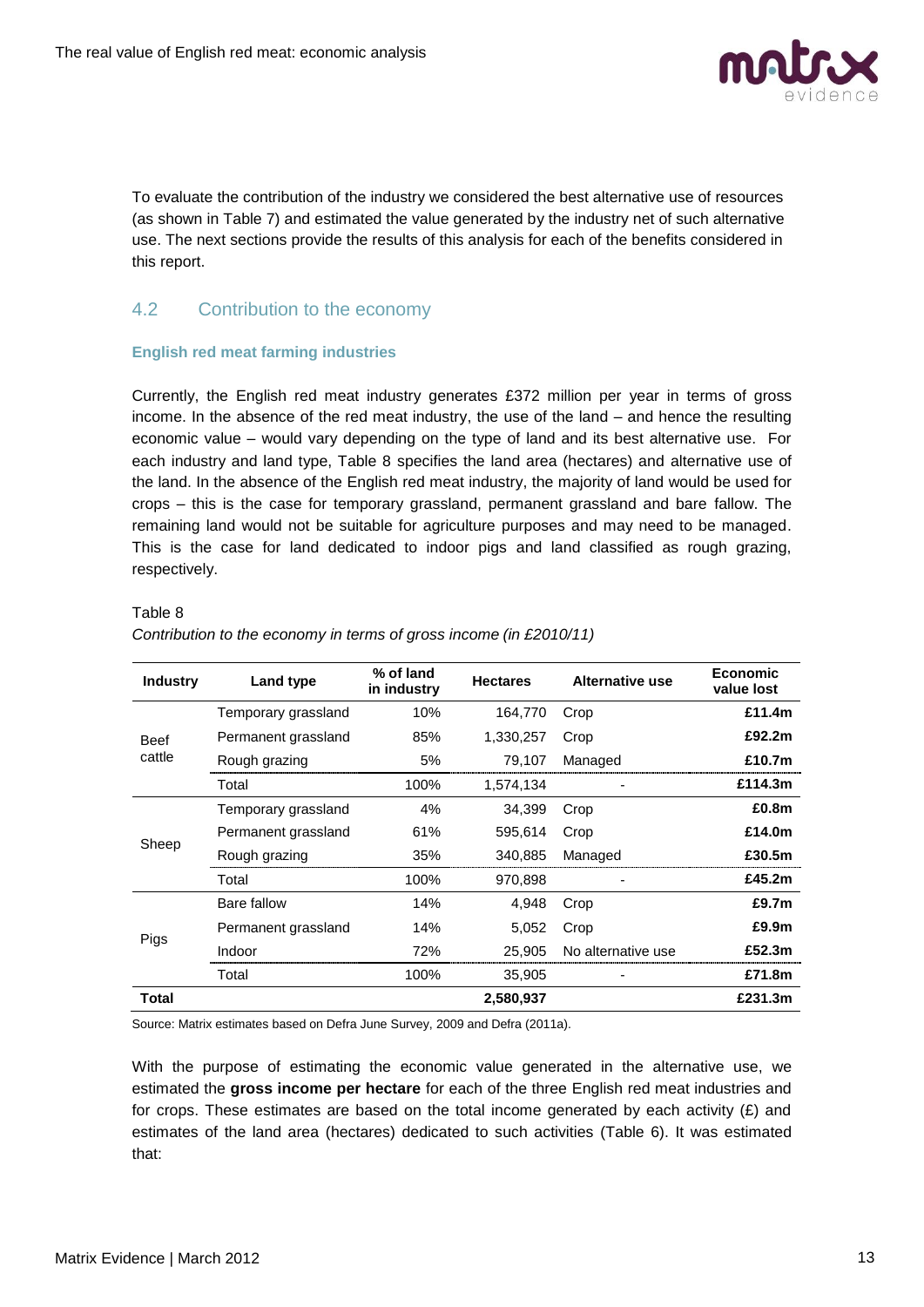

- The gross income per hectare dedicated to beef cattle is £135 per year.
- The gross income per hectare dedicated to sheep is £89 per year.
- The gross income per hectare dedicated to pigs is £2,018 per year.
- $\bullet$ The gross income per hectare dedicated to crop is £66 per year.

Detailed calculations of the above estimates are presented in the Appendix. Based on these estimates of gross income per hectare, we calculated the economic value that would be lost in the absence of the English red meat industry, presented in last column of Table 8. These estimates were calculated as the difference between the gross income per hectare in each industry and the gross income per hectare in the alternative use (if any), multiplied by the corresponding land area.

Based on the above process, it is estimated that the income loss in the absence of the English red meat industry would be £231.3 million per year. Of this, £114.3 million corresponds to the beef industry, £45.2 million to the sheep industry, and £71.8 million to the pig industry.

## **English red meat allied industries**

It is likely that the loss of the domestic red meat industry would have an effect on the allied industries. However, the effect of a rise in imported meat to compensate for reduced domestic production (assuming consumption remains flat) will vary for the different allied industries. For example, the provision of wholesale or retail services is not tied to the location of the primary production. On the other hand provision of farming inputs, such as veterinary services, requires a domestic livestock industry.

To quantify these losses, we estimated the reduction that each of the allied industries would likely suffer, depending on the alternative use of the resources. Detailed calculations are presented in the Appendix.

The economic value lost in the allied industries in the absence of the English red meat industry is summarised in Table 9:

- It is estimated that the overall loss in allied industries would be about £530 million per year.
- The majority of this would be value lost in the processing industry due to national red meat being partially replaced by imported meat that is already processed.
- The remainder corresponds to value lost in the pre-farming and farming inputs industries, as part of the land currently used for livestock would not have a productive use in the absence of the red meat industry.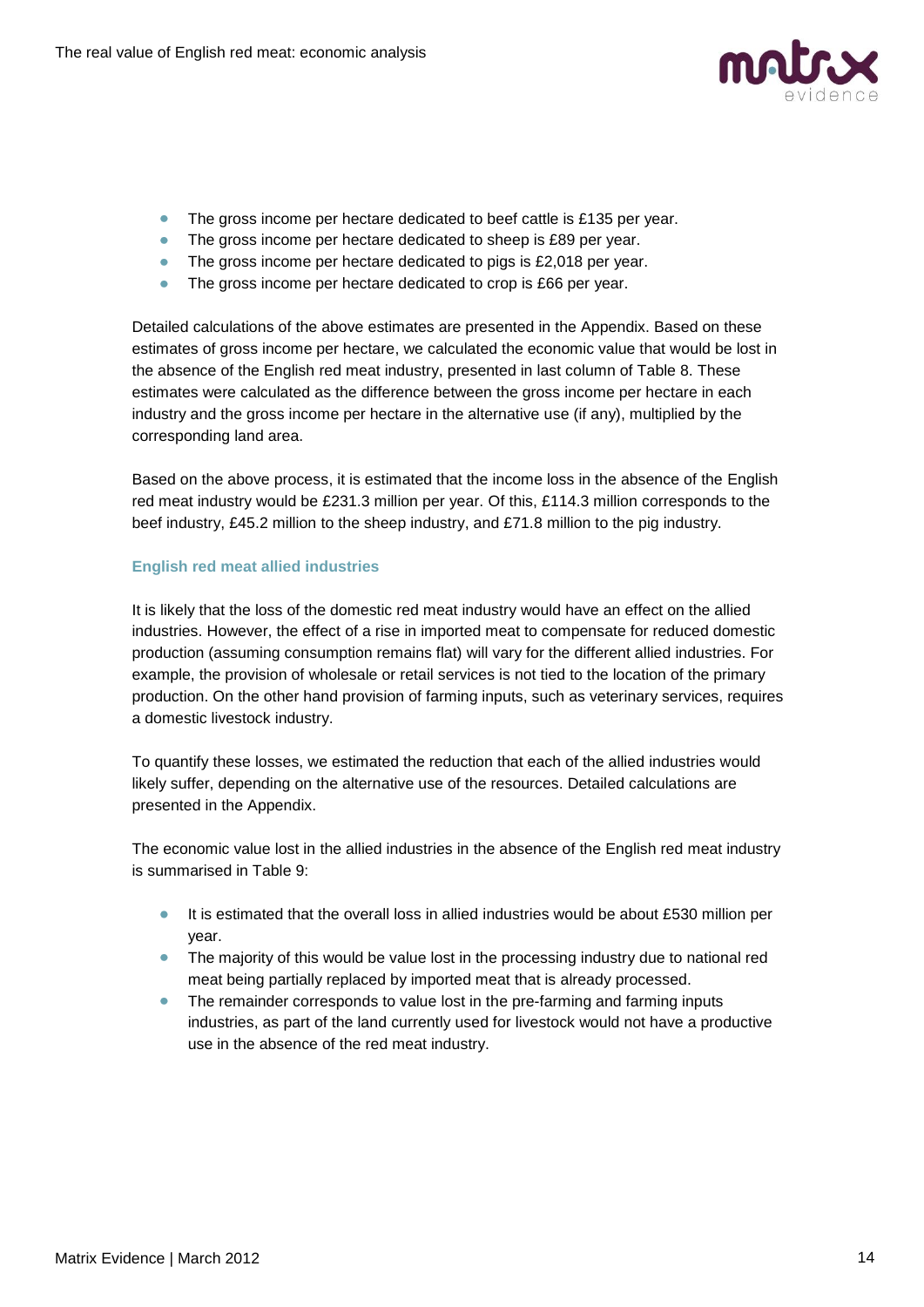

## Table 9

*Net contribution to the economy in terms of gross income, allied industries (in £2010/11)*

| <b>Allied industry</b>         | <b>Baseline</b> | <b>Alternative</b><br>scenario | <b>Economic</b><br>value lost |
|--------------------------------|-----------------|--------------------------------|-------------------------------|
| Pre-farming and farming inputs | £242.6m         | £181.7m                        | £60.9m                        |
| Processing and wholesale       | £1,852.3m       | £1,382.9m                      | £469.4m                       |
| Retail                         | £2,419.0m       | £2,419.0m                      | £0.0m                         |
| Total                          | £4,513.9m       | £3,983.6m                      | £530.3m                       |

Source: Matrix estimates based on Defra (2011a).

## <span id="page-14-0"></span>4.3 Contribution to employment

## **English red meat farming industries**

Currently, the English red meat industry employs directly around 96,000 individuals as farmers, full-time and part-time employees and casual workers. To evaluate the net contribution of the industry to the economy, it is important to consider the best alternative for that employment. That is, it is necessary to provide an estimate of the number of people who would, in the absence of the industry, find alternative employment either in other agricultural production, or in other sectors of the economy. The proportion of individuals who would find alternative employment was estimated based on the annualised re-employment rate calculated by the Office for National Statistics (ONS). 4

Table 10 shows the estimates of the number of jobs lost in the absence of the industry:

- In total, the net loss of employment in the absence of the industry would be around  $\bullet$ 20,000 people. Out of them, 12,000 are currently employed in the beef industry, 7,000 in the sheep industry, and 1,400 in the pig industry.
- Around 19,000 of the lost employment would be in rural areas, reflecting the geographical concentration of the industry. The red meat industry therefore plays a key role in maintaining rural employment and supporting rural communities.

-

 $^4$  Based on the quarterly re-employment rate (32 per cent), the annualised re-employment rate is 79 per cent.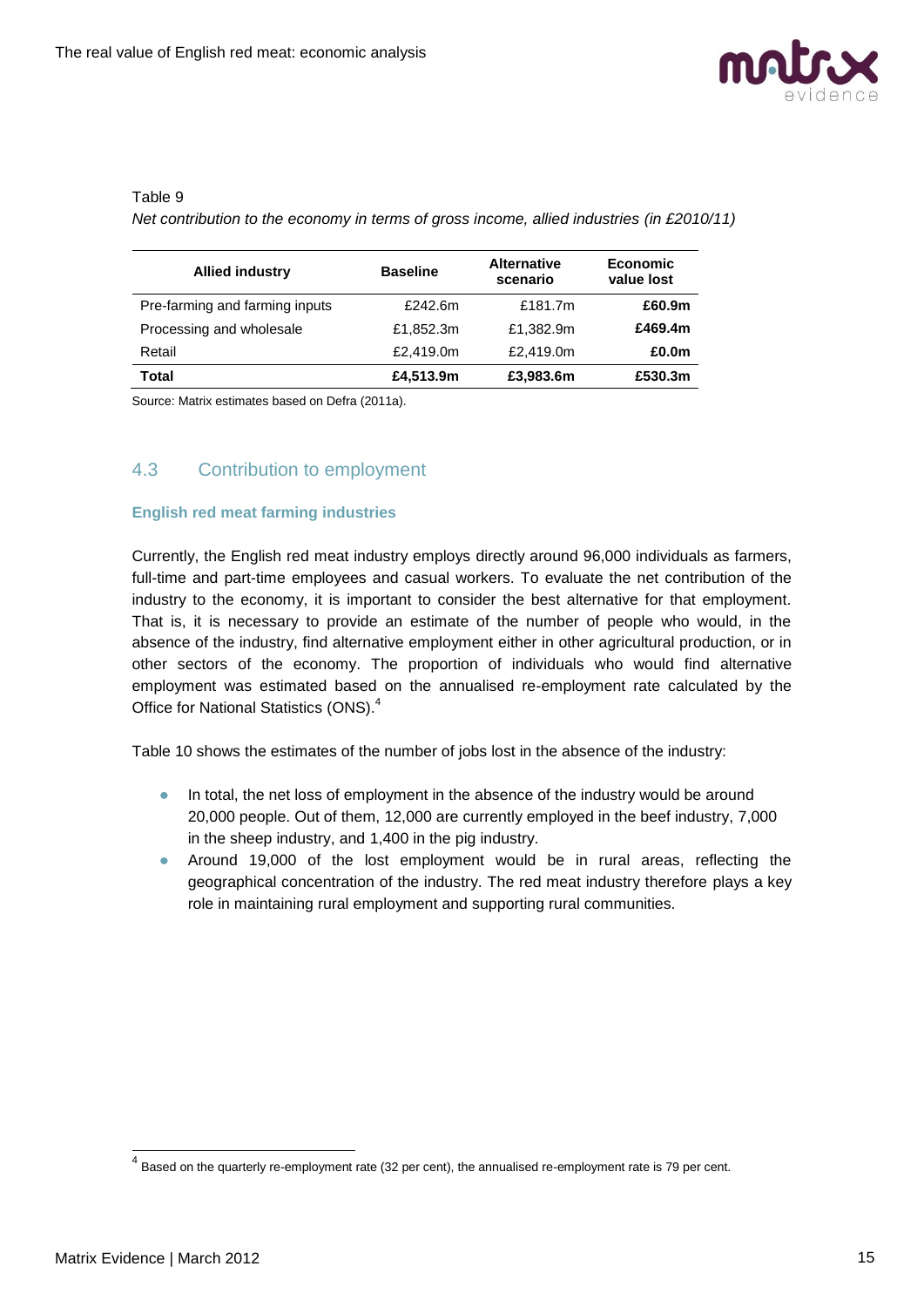

## Table 10 *Contribution to employment, farming*

|                 | Rural                        | <b>Current</b> | Alternative scenario                   |                          |  |
|-----------------|------------------------------|----------------|----------------------------------------|--------------------------|--|
| <b>Industry</b> | classification<br>employment |                | <b>Employed in</b><br>other industries | Unemployed/<br>jobs lost |  |
|                 | Rural                        | 52,793         | 41,626                                 | 11,167                   |  |
| Beef cattle     | Urban                        | 2,242          | 1,768                                  | 474                      |  |
|                 | Total                        | 55,035         | 43,394                                 | 11,641                   |  |
|                 | Rural                        | 32,562         | 25,674                                 | 6,887                    |  |
| Sheep           | Urban                        | 1,383          | 1,090                                  | 293                      |  |
|                 | Total                        | 33,945         | 26,765                                 | 7,180                    |  |
|                 | Rural                        | 6,012          | 4,740                                  | 1,272                    |  |
| Pigs            | Urban                        | 772            | 609                                    | 163                      |  |
|                 | Total                        | 6,784          | 5,349                                  | 1,435                    |  |
| <b>Total</b>    | Total                        | 95,764         | 75,508                                 | 20,256                   |  |

Source: Matrix estimates based on Defra June Survey, 2009, Farm Business Survey, 2010, and Labour Force Survey, 2011.

The employment contribution value was based on productivity. This takes into account:

- The type of employment, i.e. principal farmer, full-time employee, part-time employee or casual labour.
- The average number of hours worked per year.
- The agricultural hourly wage per type of employment.

Table 11 shows the estimates of the productivity value of the jobs lost in the absence of the industry. The total annual value of the employment contribution of the industry is £441 million. The contribution of the beef cattle industry is £256 million, the sheep industry £158 million, and pig £27 million.

Table 11

| <b>Industry</b> | Rural<br>classification | Unemployed/<br>jobs lost | Unit value of<br>productivity | Total value of<br>jobs lost |
|-----------------|-------------------------|--------------------------|-------------------------------|-----------------------------|
|                 | Rural                   | 11,167                   | £22,079                       | £246.6m                     |
| Beef cattle     | Urban                   | 474                      | £19,739                       | £9.4 $m$                    |
|                 | Total                   | 11.641                   | £21.984                       | £255.9m                     |
|                 | Rural                   | 6.887                    | £22.079                       | £152.1m                     |
| Sheep           | Urban                   | 293                      | £19,739                       | £5.8m                       |
|                 | Total                   | 7,180                    | £21,984                       | £157.8m                     |

*Contribution to employment, farming (in £2010/11)*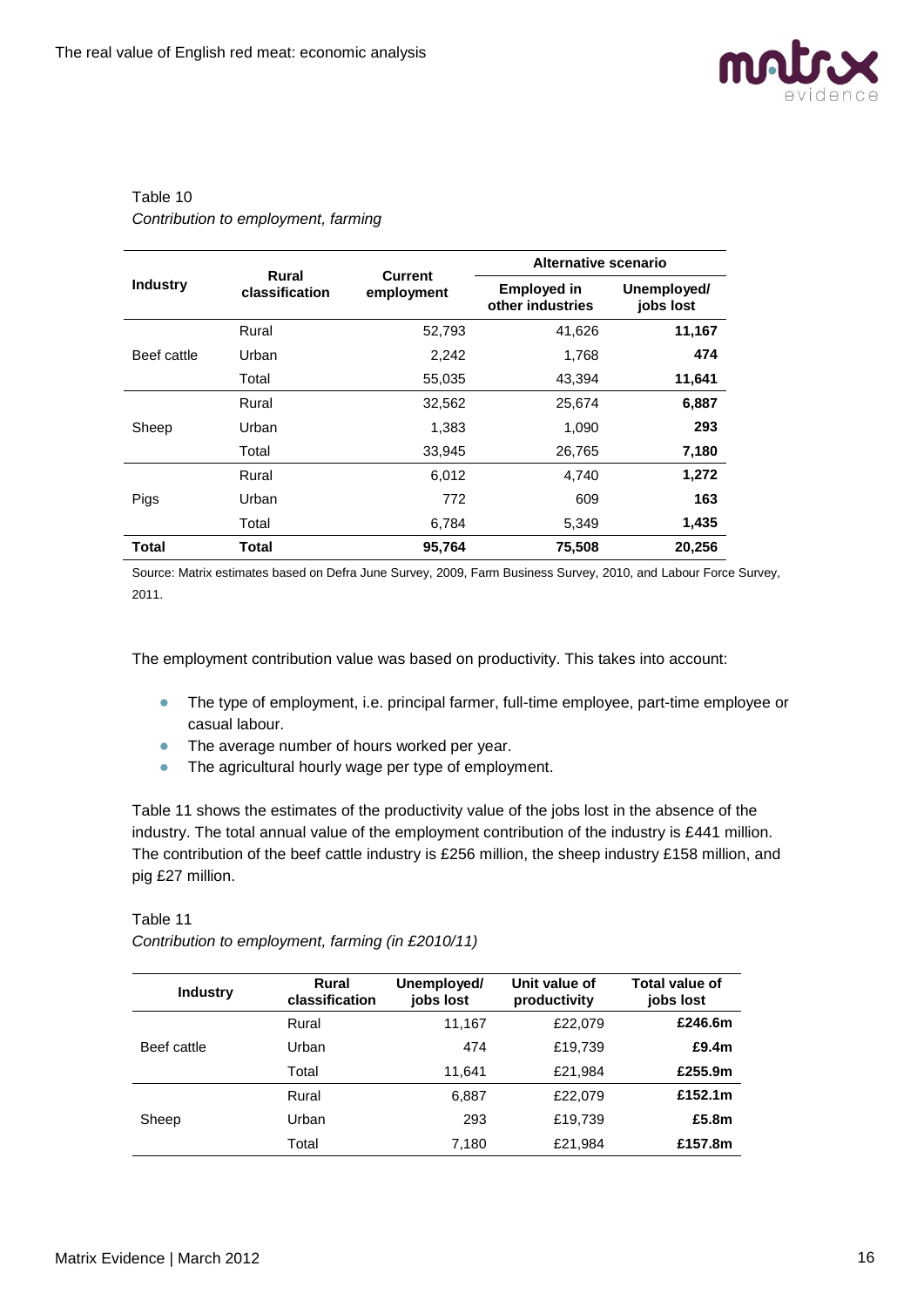

| <b>Industry</b> | Rural<br>classification | Unemployed/<br>jobs lost | Unit value of<br>productivity | Total value of<br>jobs lost |
|-----------------|-------------------------|--------------------------|-------------------------------|-----------------------------|
|                 | Rural                   | 1,272                    | £18,895                       | £24.0m                      |
| Pigs (all)      | Urban                   | 163                      | £17,657                       | £2.9m                       |
|                 | Total                   | 1.435                    | £18.754                       | £26.9m                      |
|                 | Rural                   | 19,326                   | £21,870                       | £422.7m                     |
| <b>Total</b>    | Urban                   | 930                      | £19,373                       | £18.0m                      |
|                 | <b>Total</b>            | 20,256                   | £21,755                       | £440.7m                     |

Sources: Matrix estimates based on Defra June Survey, 2009, Farm Business Survey, 2010, Survey of Earnings and Hours of Agricultural and Horticultural Workers, 2010, and Labour Force Survey, 2011.

## **English red meat allied industries**

The loss of the domestic red meat industry would have an effect on the number of people employed in allied industries. The effect of importing meat would vary across the different allied industries. For example, the provision of wholesale or retail services is not tied to the location of primary production. On the other hand provision of farming inputs, such as veterinary services, requires a domestic livestock industry.

Table 12 shows the estimates of the productivity value of the jobs lost in the absence of the allied industries.

- The net contribution of the allied industries in terms of employment is estimated to be  $\bullet$ around 19,000 people. Of this, 13,000 are employed in pre-farming and farm input industries, and 6,000 in meat processing.
- $\bullet$ The total value of lost productivity is £466 million. Of this £317 million is attributable to pre-farming, and £149 million to meat processing.

#### Table 12

*Contribution of employment to economic value added, allied industries (in £2010/11)*

| <b>Industry</b>                   | <b>Current</b><br>employment | Unemployed/<br>jobs lost | Unit value of<br>productivity | Total value of<br>jobs lost |
|-----------------------------------|------------------------------|--------------------------|-------------------------------|-----------------------------|
| Pre-farming and farming<br>inputs | 62.437                       | 13.207                   | £23.972                       | £316.6m                     |
| Processing and<br>wholesale       | 133,533                      | 6.231                    | £25.038                       | £149.4m                     |
| Retail                            | 577,027                      | -                        | £12,740                       | £0.0m                       |
| <b>Total</b>                      | 772.998                      | 19.438                   | £23,972                       | £466.0m                     |

Source: Matrix estimates based on Defra June Survey, 2009, Defra (2011a) and Average Weekly Earnings, February 2011.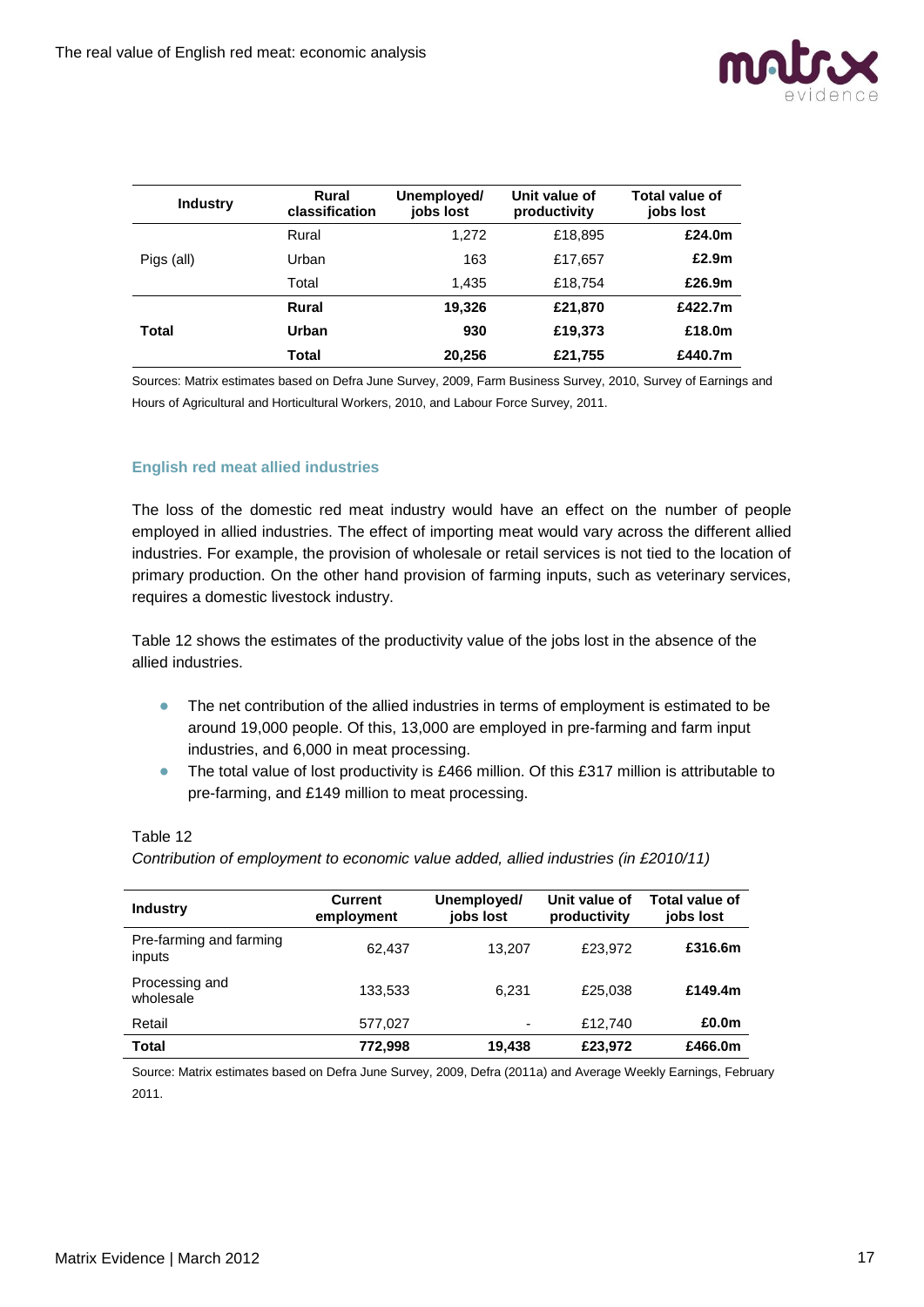

## <span id="page-17-0"></span>5.0 Summary of benefits and conclusions

Table 13 presents the summary of the estimated net benefits of the English red meat industry. These demonstrate that the English red meat industry provides a significant contribution to the national economy and society of around £1,67bn, including:

- £762m added to the economy, over and above employment effects.
- £907m added to employment levels.  $\bullet$

## Table 13

*Summary of net economic value added by the English red meat industry (in £2010/11)*

| <b>Benefit</b>                    | <b>Beef cattle</b> | <b>Sheep</b> | <b>Pigs</b> | Total     |
|-----------------------------------|--------------------|--------------|-------------|-----------|
| <b>Contribution to economy</b>    | £389.8m            | £174.5m      | £197.3m     | £761.7m   |
| Farming                           | £114.3m            | f45.2m       | £71.8m      | £231.3m   |
| Allied industries                 | £275.5m            | £129.3m      | f125.5m     | £530.3m   |
| <b>Contribution to employment</b> | £507.6m            | £291.4m      | £107.6m     | £906.6m   |
| Farming                           | £255.9m            | £157.8m      | $f$ 26.9m   | £440.7m   |
| Allied industries                 | $f$ 251.7m         | £133.6m      | £80.7m      | £466.0m   |
| Total                             | £897.4m            | £465.9m      | £304.9m     | £1,668.3m |

Source: Matrix estimates

When interpreting these results, it is important to consider that:

- $\bullet$ The estimation of benefits is driven by the chosen best alternative use. There may be multiple uses for the industry inputs, with the best one being determined by factors not considered in our analysis.
- Little data was available on allied industries related to the red meat industry, and specifically to the beef, sheep and pig industries. It was thus necessary to make adjustments to statistics relating to the agricultural sector as the whole.
- The analysis covers only a limited selection of benefits generated by the red meat industry. There may be other benefits, such as the aesthetic value of land and citizens gaining a sense of pride from having an English red meat industry, which have not been addressed, which would lead to an underestimation of the benefit.
- A noteworthy benefit, for example, is the value of employment in rural areas. Given the majority of opportunities in the red meat industry concentrate in rural areas, they play a major role in the sustainability of these communities. While this benefit cannot be quantified, it is important to acknowledge the negative impact that the absence of the red meat industry would cause on individuals and families living in rural communities.
- Lastly, the English red meat industry plays a significant role in the self-sufficiency of domestic production to consumption. This is of key importance as the country"s selfsufficiency ratio has been in noticeable decline over the last decade (Defra, 2006). This trend, together with concerns over the power of globally-sourcing supermarkets, growing awareness of environmental issues, the potential for short-term interruptions to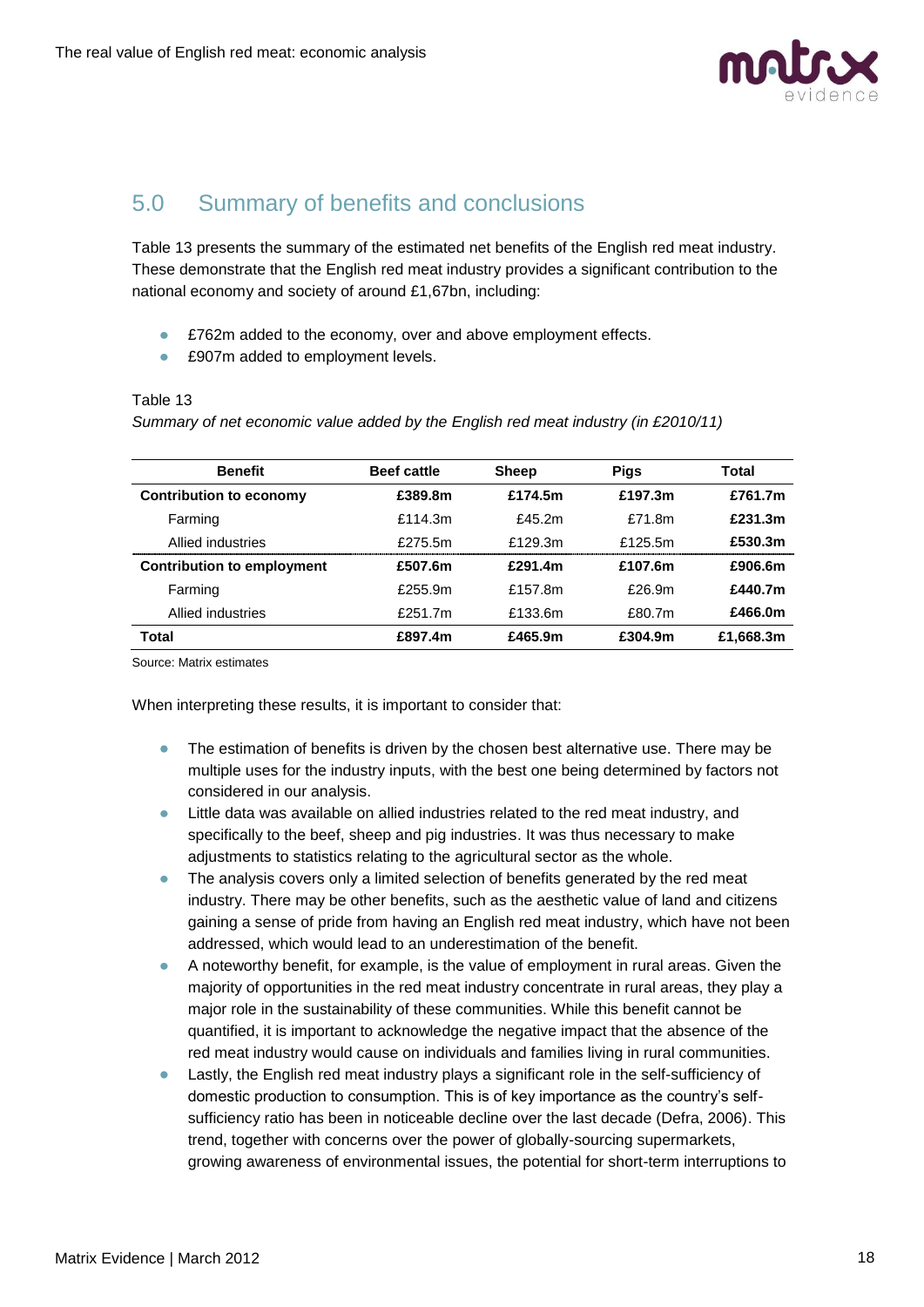

fuel supply, and longer-term concerns over energy security and climate change, have heated the food security debate. In this context, the contribution made by the national red meat industry to food self-sufficiency cannot be overstated.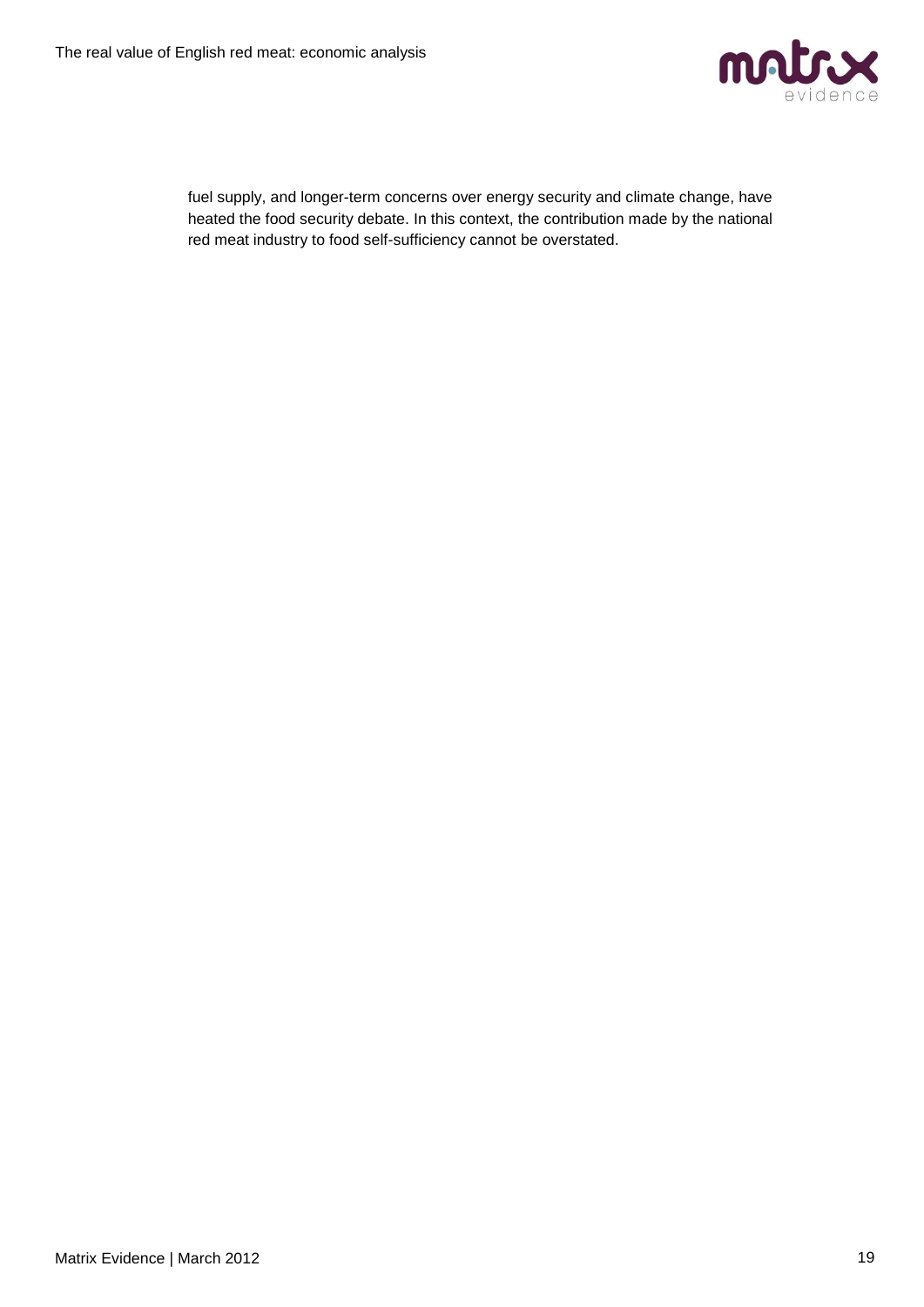

## <span id="page-19-0"></span>6.0 Bibliography

1. Defra (2004). Animal Health and Welfare Strategy for Great Britain: The Evidence Base. Available from

```
http://archive.defra.gov.uk/foodfarm/policy/animalhealth/strategy/evidence-base.pdf
```
- 2. Defra (2006). Food Security and the UK: An Evidence and Analysis Paper. Food Chain Analysis Group.
- 3. Defra (2010). June Survey 2009. Available from [http://www.defra.gov.uk/statistics/foodfarm/landuselivestock/junesurvey/junesurveyresul](http://www.defra.gov.uk/statistics/foodfarm/landuselivestock/junesurvey/junesurveyresults/) [ts/.](http://www.defra.gov.uk/statistics/foodfarm/landuselivestock/junesurvey/junesurveyresults/)
- 4. Defra (2011a). Agriculture in the United Kingdom 2010. Available from [http://www.defra.gov.uk/statistics/foodfarm/cross-cutting/auk/.](http://www.defra.gov.uk/statistics/foodfarm/cross-cutting/auk/)
- 5. Defra (2011b). Earnings and Hours of Agricultural and Horticultural Workers. Available from<http://www.defra.gov.uk/statistics/foodfarm/farmmanage/earningshours/>
- 6. EBLEX (2010). Change in the Air, The English Beef and Sheep Production Roadmap. Phase 1. Available from [http://www.eblex.org.uk/documents/content/publications/p\\_cp\\_changeintheairtheenglish](http://www.eblex.org.uk/documents/content/publications/p_cp_changeintheairtheenglishbeefandsheepproductionroadmap.pdf) [beefandsheepproductionroadmap.pdf](http://www.eblex.org.uk/documents/content/publications/p_cp_changeintheairtheenglishbeefandsheepproductionroadmap.pdf)
- 7. Garnett, T. (2003). Wise Moves. Exploring the relationship between food, transport and CO2. Transport 2000 Trust.
- 8. Office of National Statistics (2011). Average Weekly Earnings. Available from <http://www.statistics.gov.uk/hub/labour-market/people-in-work/earnings/index.html>
- 9. Office of National Statistics (2011). Labour Force Survey Redundancy Tables. Available from [http://www.statistics.gov.uk/hub/labour-market/people-not-in](http://www.statistics.gov.uk/hub/labour-market/people-not-in-work/redundancies/index.html)[work/redundancies/index.html](http://www.statistics.gov.uk/hub/labour-market/people-not-in-work/redundancies/index.html)
- 10. Rural Business Research (2010). Farm business survey 2009/10. Available from <http://www.farmbusinesssurvey.co.uk/index.html>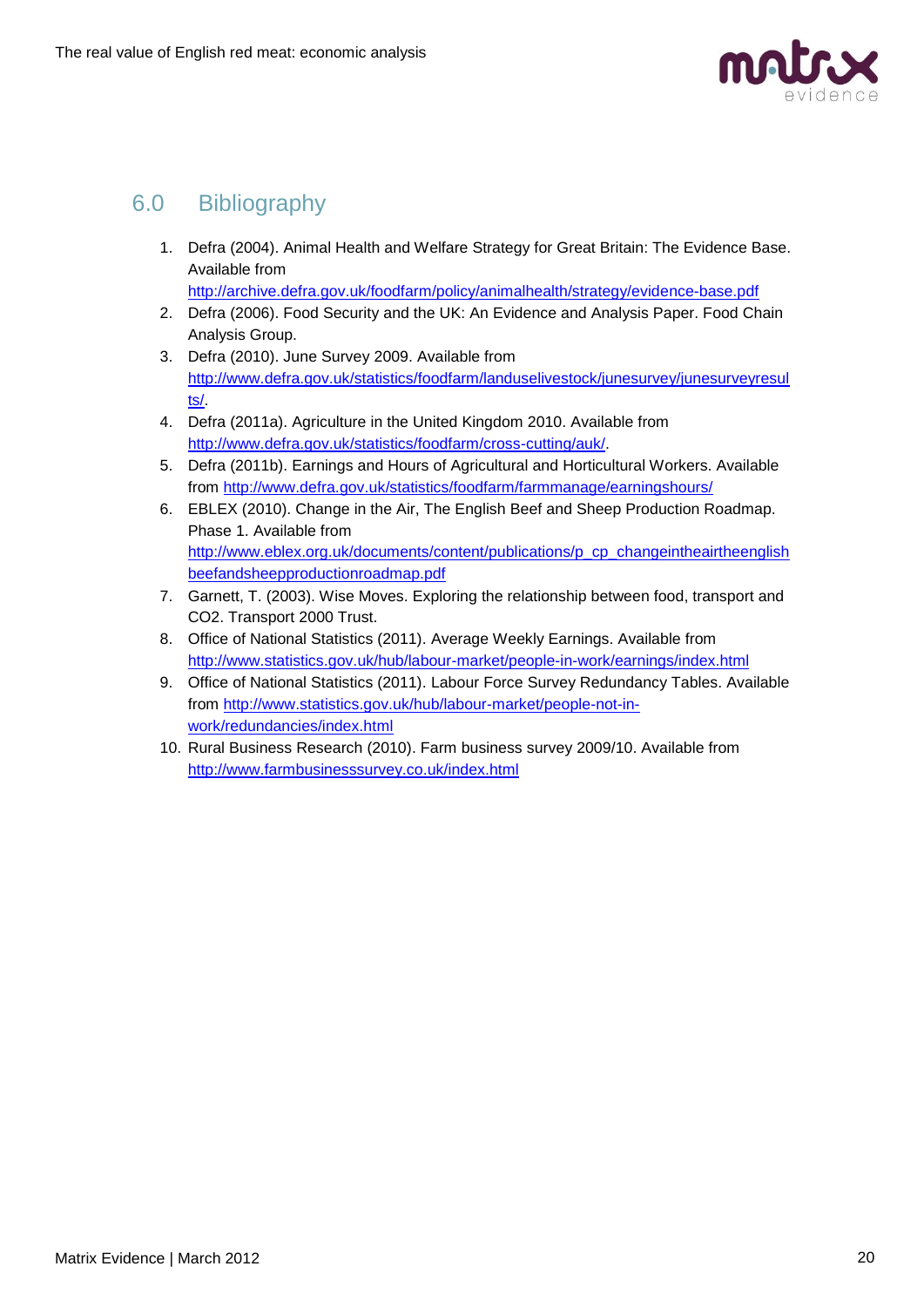

## <span id="page-20-0"></span>7.0 Appendix: Method and data used for economic analysis

## <span id="page-20-1"></span>7.1 Method

## **Data collection**

Literature and statistical sources were used to identify the key data pieces required for quantifying the value produced by the industry. The following were the main sources used:

- BPEX, EBLEX and AHDB reports.
- BPEX, EBLEX and AHDB market intelligence statistics and specialist advice.
- Reports and statistics by Defra.
- Other statistical sources such as ONS.
- Academic and grey literature.

Where readily available data could not be identified, statistical methods were used to derive parameter estimates where possible. If parameter values could not be reliably estimated, no valuation of the benefit was produced.

#### **Models and presentation of results**

After the necessary data had been identified, models were constructed in Excel to synthesise the data into estimates of the value of the industry. The results are presented in this report. All estimates represent annual benefits and are expressed in 2010/11 prices. The data used to populate the economic models and the processes to obtain estimates are described in detail in the remainder of this Appendix.

## <span id="page-20-2"></span>7.2 Land use

Total land use for beef cattle and sheep was estimated based on number of animals and the average number of livestock units per hectare. The values used to estimate the total land area are presented in Table A.1.

Distribution by land type was estimated using estimates from the Defra June Survey 2009. As the land use is not available for beef cattle and sheep separately, grazing livestock distribution was used for both. To account for the different type of land generally grazed by the two species, a distinction was made between land in Less Favourable Areas (LFA) and lowland. The assumption was made that sheep are more likely to graze in areas that are classified as LFA, while beef cattle are more appropriate for lowlands, though there will be elements of both in both land types. Distribution of total land occupied by beef cattle and sheep was therefore disaggregated into land types using lowland and LFA distributions respectively. The estimated distribution of land is presented in Table A.2.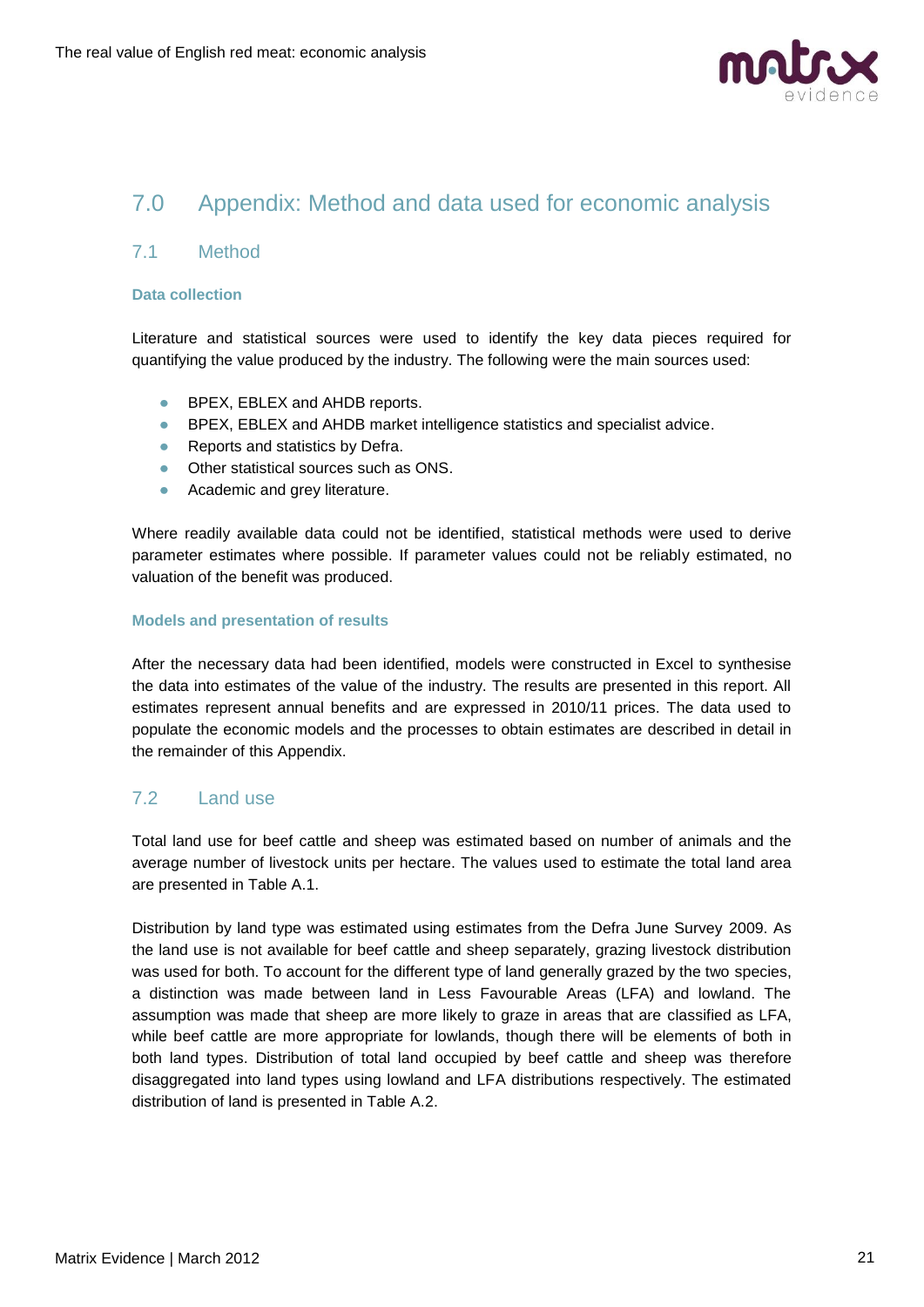

The estimated land distribution for outdoor pigs is presented in Table A.3. The total land area used for outdoor pigs, 10,000 hectares, was extracted from the June Survey. The simplifying assumption was made that all outdoor pigs are either on bare fallow or permanent grass.

#### Table A.1

## *Estimation of total land area, beef cattle and sheep*

| <b>Industry</b>                      | <b>Beef cattle</b> | <b>Sheep</b> |
|--------------------------------------|--------------------|--------------|
| Number of livestock <sup>5</sup>     | 3,463,094          | 14,239,840   |
| Number of animals per livestock unit |                    | 0.15         |
| Number of animals per 2.2 units      | 2.2                | 14.7         |
| Implied area (ha)                    | 1,574,134          | 970,898      |

Source: Matrix estimates based on Defra (2011), Defra June Survey, 2009, Defra (2004).

## Table A.2

#### *Distribution of land area by land type, beef cattle and sheep*

| <b>Calculated area</b>         | <b>Beef cattle</b> | <b>Sheep</b> | Total     | <b>Beef cattle</b> | <b>Sheep</b> | Total |
|--------------------------------|--------------------|--------------|-----------|--------------------|--------------|-------|
|                                |                    | ha           |           |                    | %            |       |
| Temporary grass <sup>(7)</sup> | 164.770            | 34.399       | 199.169   | 10%                | 4%           | 8%    |
| Permanent grass <sup>(8)</sup> | 1,330,257          | 595.614      | 1.925.871 | 85%                | 61%          | 76%   |
| Rough grazing <sup>(9)</sup>   | 79.107             | 340.885      | 419.992   | 5%                 | 35%          | 17%   |
| Total area                     | 1,574,134          | 970.898      | 2,545,032 | 100%               | 100%         | 100%  |

Source: Matrix estimate based on Defra June Survey, 2009.

## Table A.3

## *Distribution of land area by land type, pig*

| <b>Current land use</b>                | <b>Pig holdings</b> |      | Outdoor pig (model) |
|----------------------------------------|---------------------|------|---------------------|
| <b>Total</b>                           | ha                  | %    | ha                  |
| Arable crops & bare fallow/GAEC12 land | 13.144              | 41%  | 4,948               |
| Temporary grass                        | 2,302               | 7%   | ٠                   |
| Permanent grass                        | 13.421              | 42%  | 5,052               |
| Rough grazing                          | 1,164               | 4%   | ۰                   |
| Farm woodland                          | 2,142               | 7%   | -                   |
| Total area                             | 32,173              | 100% | 10,000              |

Source: Matrix estimates based on Defra June Survey, 2009.

 5 Beef estimate includes all cattle except "Total dairy".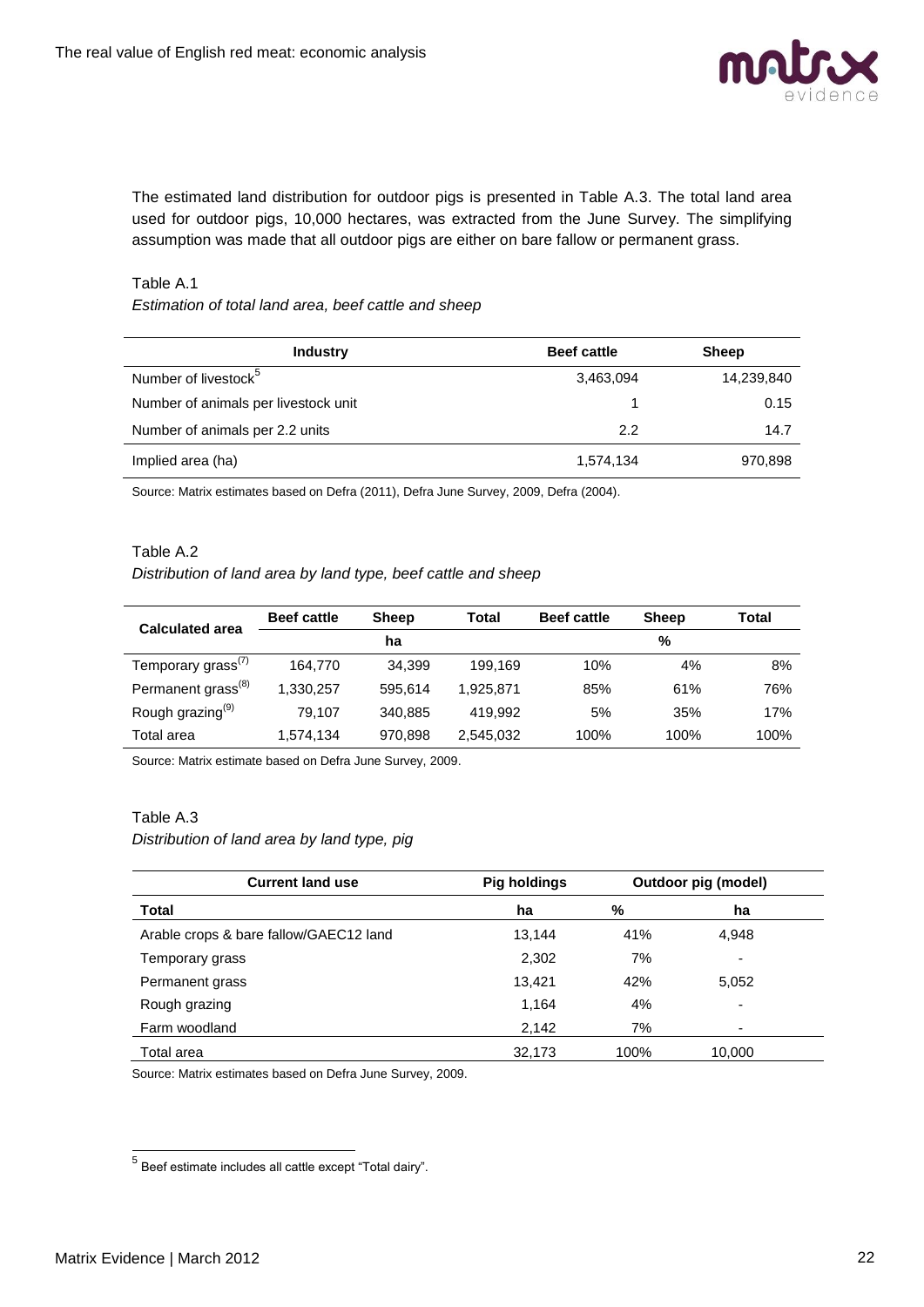

## <span id="page-22-0"></span>7.3 Economic contribution

This section presents details of the methodology and data to estimate the size of the English red meat industry and the economic loss that a scenario in which there was no national production would cause. We present farming and its allied industries separately.

## **English red meat farming industries**

The size of the red meat industry was measured in terms of **income** which, as described in Section 2, differs from the concepts of **output** and **value added.** The process for obtaining income estimates was based on the following steps:

- 1. We estimated the value generated by the beef cattle, sheep and pig industries in England at 2010/11 prices measured by the gross **output** at basic prices. This estimate is based on the total gross output at basic prices for livestock activities in the UK in 2010, published by Defra (2011a). This figure was modified as follows:
	- $\circ$  Adjusted by the agricultural land area in England as a percentage of the UK (83) per cent, Defra 2011a).
	- o Adjusted by the output associated with beef cattle, sheep and pigs both primarily for meat and for capital formation (breeding) relative to the total livestock output (45 per cent, Defra 2011a).
	- o Updated to 2010/11 prices using HM Treasury GDP deflator.
- 2. The gross **output** at basic prices is inclusive of the value of intermediate consumption (e.g. animal feed, pesticides and fertilisers). We deducted this to obtain estimates of the gross **value added** at basic prices**.**
- 3. The gross **value added** at basic prices is inclusive of compensations of employees and consumption of fixed capital. We deducted these to obtain estimates of the gross **income** generated by the industries. Subsidies/taxes on production were not added/deducted as at a societal level these are considered transfers, and not a contribution to or from the industry.

Table A.4 illustrates steps two and three of the process described above and provides estimates of the income generated by the beef cattle, sheep and pig farming industries in England.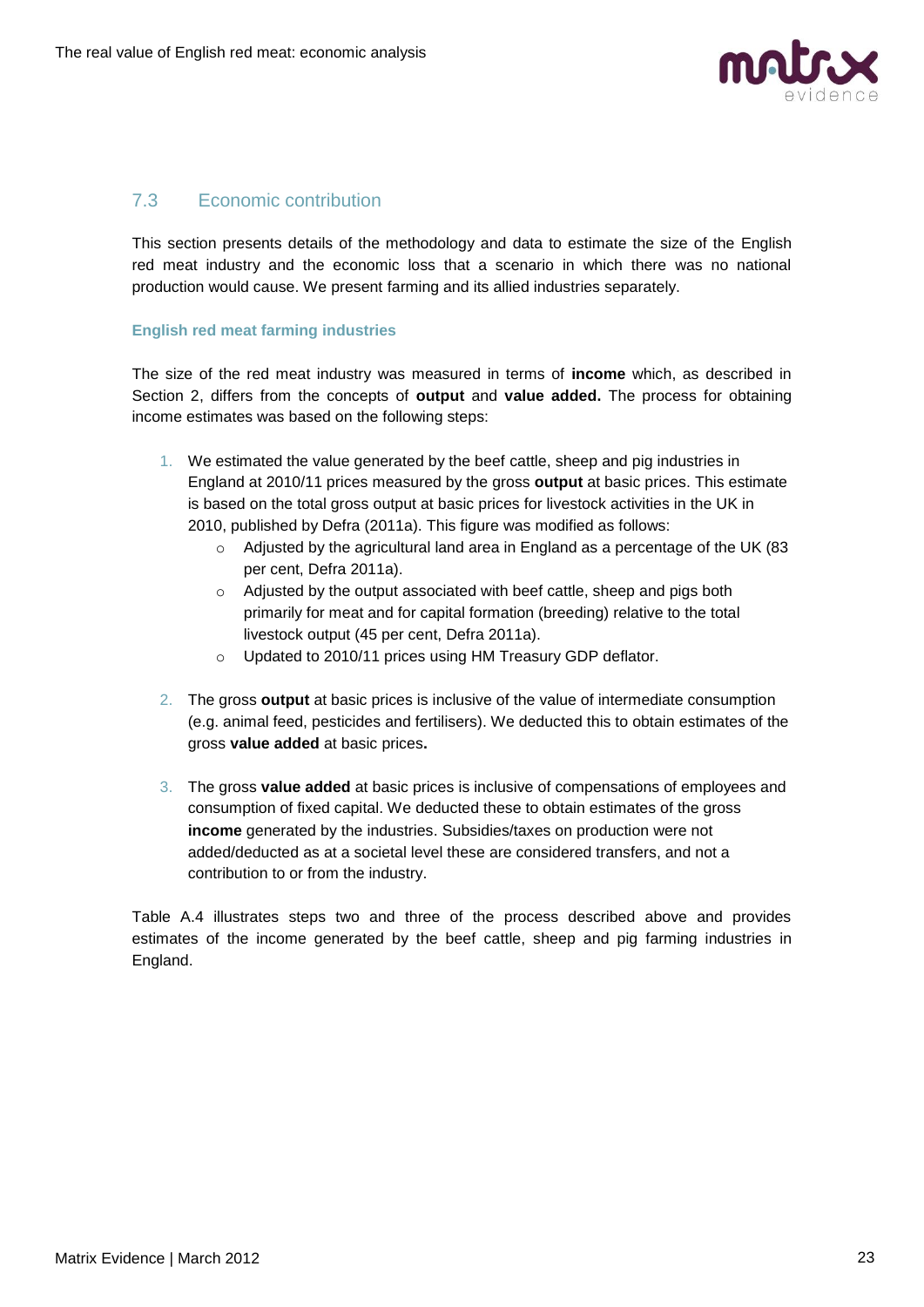

## Table A.4

*Economic value generated by the English red meat farming industries (in £2010/11)*

|                                                                 | <b>Beef cattle</b> | <b>Sheep</b> | <b>Pigs</b> | Total   |
|-----------------------------------------------------------------|--------------------|--------------|-------------|---------|
| Gross output at basic prices                                    | £2.460m            | £1.003m      | £837m       | £4,300m |
| Minus: Intermediate consumption                                 | £1,602m            | £653m        | £545m       | £2,800m |
| Gross value added at basic prices                               | £858m              | £350m        | £292m       | £1,500m |
| Minus: Compensation of employees                                | £254m              | £103m        | £86m        | £443m   |
| Minus: Consumption of fixed capital                             | £389m              | £158m        | £132m       | £679m   |
| Gross <b>income</b> from farming<br>(excluding subsidies/taxes) | £213m              | £87m         | £72m        | £372m   |

Source: Matrix estimates based on Defra (2011a).

Note: numbers may not add up due to rounding.

Estimates of the income loss in the absence of the English red meat industry were calculated as the difference between the gross income per hectare in each industry and the gross income per hectare in the alternative use (if any), multiplied by the corresponding land area. This section presents detailed calculations of the gross income per hectare dedicated to beef cattle, sheep, pigs and crop. Estimates of land area by type of land were presented in Section 3.

The gross income per hectare was calculated as the total gross income for the industry (as presented in Table A.4) by the area dedicated to such activity (as presented in Table 6). Due to data limitations and to ensure the confidence of the estimate, in the case of crop, the calculation was made based on data for cereals, rather than all types of crop. The estimates are presented in Table A.5.

## Table A.5

| Gross income per hectare by industry |  |
|--------------------------------------|--|
|--------------------------------------|--|

| <b>Industry</b> | <b>Total gross</b><br>income | <b>Hectares</b> | <b>Gross income</b><br>per hectare |
|-----------------|------------------------------|-----------------|------------------------------------|
| Beef cattle     | £213m                        | 1,574,134       | £135                               |
| Sheep           | £87m                         | 970,898         | £89                                |
| Pigs            | f72m                         | 35,905          | £2,018                             |
| $Crop*$         | £0.19m                       | 3,013           | £66                                |

\* Only cereals

Source: Matrix based on Defra (2011a).

## **English red meat allied industries**

The size of the industries associated with beef cattle, sheep and pig was estimated based on output and income values. The process involved the following steps: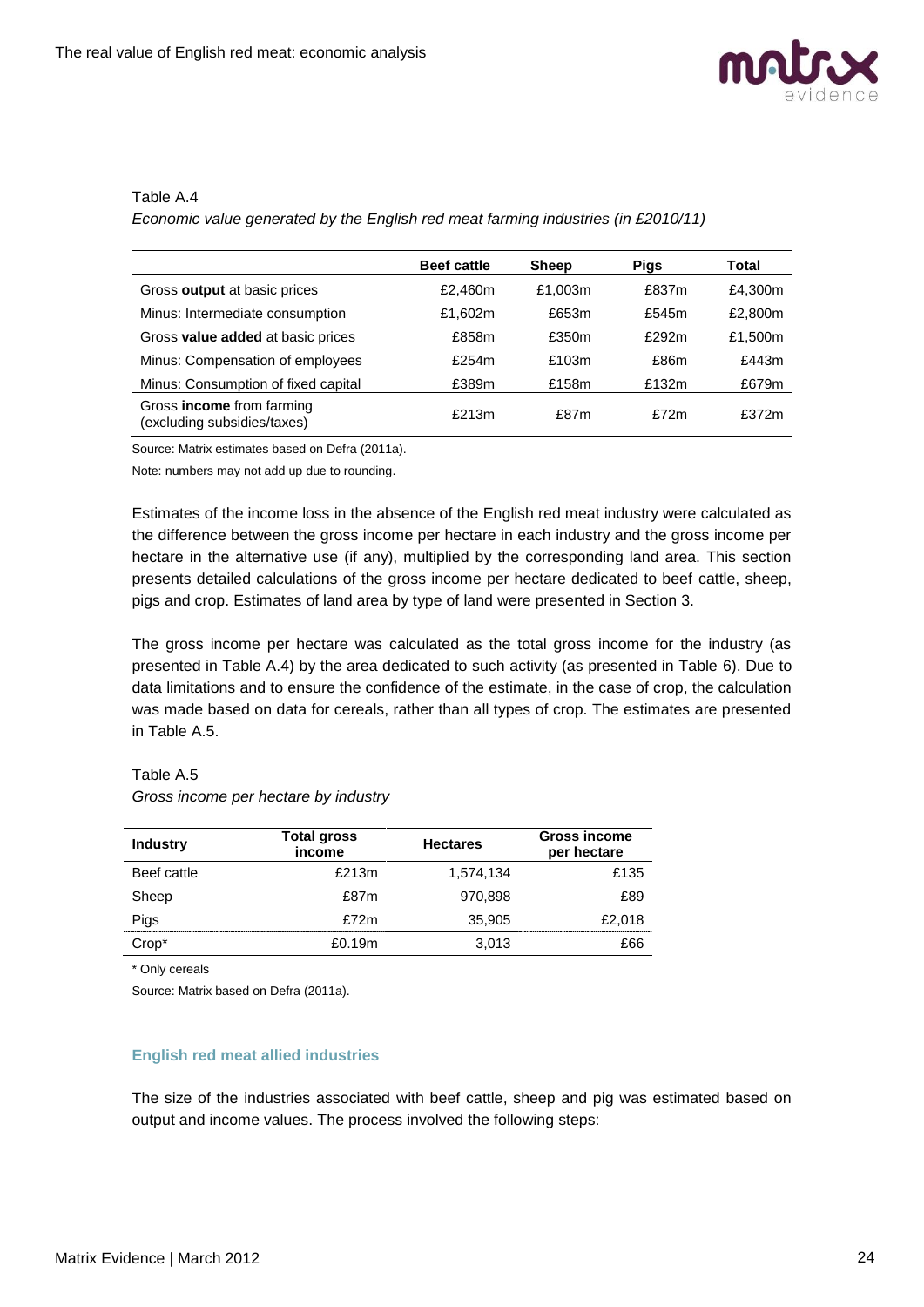

**Pre-farming and farming inputs**. We estimated the value of these industries attributable to beef cattle, sheep and pig by adopting the same general approach as with the farming industries. Our starting point was the total value of agriculture intermediate consumption in the UK published by Defra (2011a). This figure was then modified as follows:

- o Adjusted by the agricultural land area in England as a percentage of the UK (83 per cent, Defra 2011a).
- o Adjusted by the output associated with beef cattle, sheep and pigs both primarily for meat and for capital formation (breeding) relative to the total agriculture output (25 per cent, Defra 2011a).
- o Derived income, rather than output values, using the ratio income/output derived from the farming industries (9 per cent, based on Table A.4).
- o Updated to 2010/11 prices using HM Treasury GDP deflator.

**Processing, wholesale and retail.** We estimated the value of these industries attributable to beef cattle, sheep and pig by adopting the same general approach as with the farming industries. Our starting point was the estimated value added by the agri-food sector in the UK published by Defra (2011a). The agri-food sector includes the following five subsectors: agriculture; food and drink manufacturing, wholesaling and retailing; and non-residential catering. Based on these we calculated the ratio of each sub-sector relative to agriculture – e.g. the value added ratio between wholesaling and agriculture. The estimates are presented in Table A.6.

Table A.6 *Agri-food sector: value added ratios*

| <b>Industry</b>                   | Value added ratio |
|-----------------------------------|-------------------|
| Agriculture                       | 1.00              |
| Food and drink manufacturing      | 3.60              |
| Food and agricultural wholesaling | 1.38              |
| Food and drink retailing          | 3.47              |
| Non-residential catering          | 3.04              |

Source: Matrix based on Defra (2011a).

The gross income generated by the processing, wholesale and retail industries associated with beef cattle, sheep and pigs was then calculated by applying these ratios to the gross income generated by farming (Table A.4). The underlying assumption of this approach is that the relationship between the size of the agricultural industry and the size of the allied industries is constant across different types of agricultural produce.

Estimates of the income loss in the absence of the English red meat industry will vary for the different allied industries. The estimated reductions in economic value in the allied industries are summarised in Table A.7.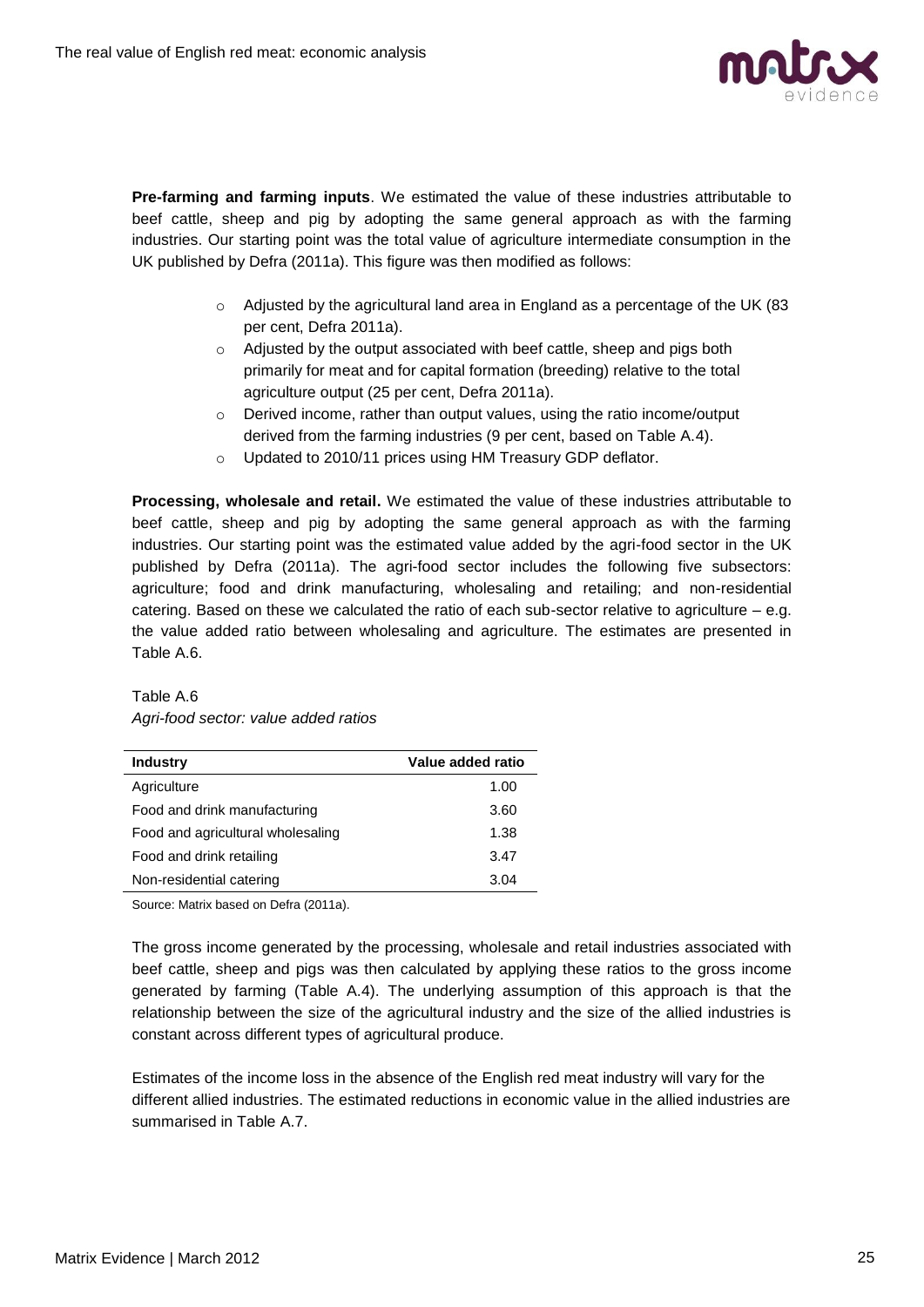

- The impact on pre-farming and farming inputs is based on the proportion of land that would not be employed for either livestock or crop in the alternative scenario. The underlying assumption is that all land that would alternatively be dedicated to crop would maintain an allied industry the same as if it was used for livestock.
- The impact on processing is based on the assumption that the proportion of meat that is imported highly processed remains constant at around 35 per cent (Defra, 2011a), resulting in a proportionate loss of economic value.
- Wholesale and retail are assumed to be unaffected.

## Table A.7

## *Economic value added lost in allied industries*

| <b>Industry</b>                | <b>Reduction in</b><br>economic value |
|--------------------------------|---------------------------------------|
| Pre-farming and farming inputs |                                       |
| Beef cattle                    | 54%                                   |
| Sheep                          | 52%                                   |
| Pigs                           | 99%                                   |
| Processing                     | 35%                                   |
| Wholesale                      | 0%                                    |
| Retail                         | 0%                                    |

Source: Matrix estimates based on Defra (2011a).

## <span id="page-25-0"></span>7.4 Employment

This section presents details of the methodology and data to estimate the size of the English red meat industry in terms of employment and the loss that a scenario in which there was no national production would cause. We present farming and its allied industries separately.

## **English red meat farming industries**

The number of individuals employed in the three industries was estimated using June survey statistics available on the Defra website which provide agricultural labour figures broken down by type of employment and farm type. To estimate the total employment per industry per type of employment, the following modifications were required:

- It was assumed that the distribution of labour across farm types also applies for labour on farms classified as "Mixed". For example, out of labour not classified as "mixed" or "other types", 2 per cent is employed on pig farms. Therefore 2 per cent of labour on "mixed" farms is attributed to the pig industry.
- While employment in the pig industry was available as a separate category, employment in grazing livestock industries was not broken down to enough detail to make a distinction between beef cattle and sheep industries. To ensure consistency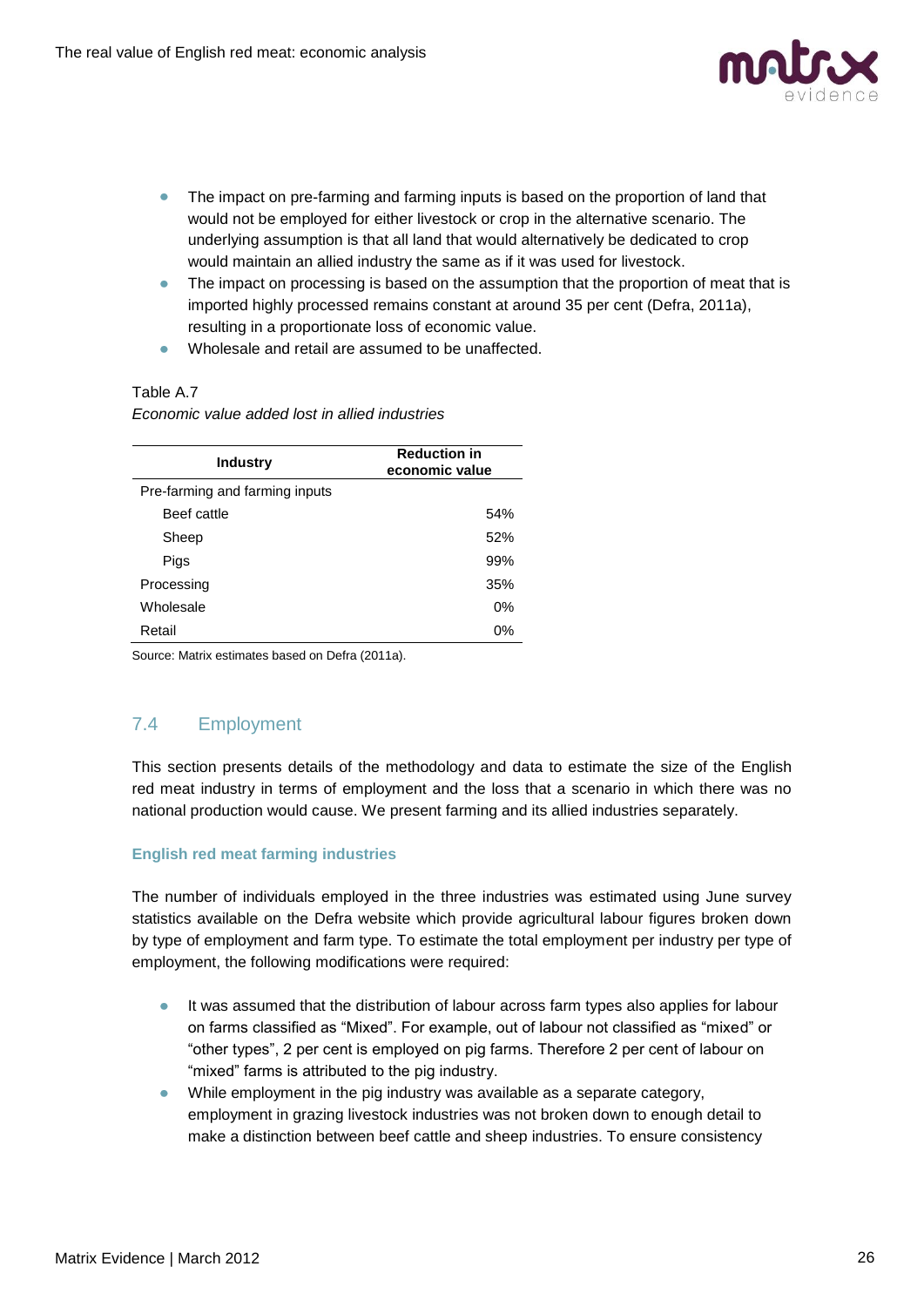

between the different types of benefit, the grazing livestock figures were distributed using the relative land use by beef cattle and sheep.

To provide estimates of rural employment, the following modifications were performed:

- The proportion of grazing livestock and pig farms situated in urban areas was extracted using the Farm Business Survey.
- The average number of employees by employment type was extracted for urban and rural areas.
- The likelihood of an employee, given type of employment, being employed by a farm classified as urban was calculated and applied to the total number of employees by type.

This process is illustrated using an example in Table A.8.

#### Table A.8

*Example of employment calculation*

| Data piece                                                              | <b>Estimate</b>                                                      |
|-------------------------------------------------------------------------|----------------------------------------------------------------------|
| Number of farmers, partners and other<br>unpaid workers, urban          | 1.70                                                                 |
| Number of farmers, partners and other<br>unpaid workers, rural          | 1.73                                                                 |
| Probability farm urban                                                  | 3.30%                                                                |
| Likelihood of farmers, partners and other<br>unpaid workers being urban | $(3.3\% \times 1.7)/(3.3\% \times 1.7 + 96.7\% \times 1.73) = 3.2\%$ |
|                                                                         |                                                                      |

Source: Farm Business Survey, 2010

The employment contribution to the economy was estimated based on productivity gains. The number of hours worked per person per year was multiplied by the agricultural hourly wage and annualised. The values used for the estimation of value of productivity are summarised in Table A.9.

## Table A.9

*Employment parameters (in £2010/11)*

| Data item                 | <b>Employment type</b>                   | <b>Livestock</b> | <b>Pigs</b> |
|---------------------------|------------------------------------------|------------------|-------------|
| Hours per year per person | Farmers, partners, directors and spouses | 3,079            | 2,573       |
|                           | <b>Fulltime</b>                          | 2,148            | 2,304       |
|                           | Part-time                                | 827              | 887         |
|                           | Casual workers                           | 1,482            | 1,482       |
| Earnings per hour         | <b>Fulltime</b>                          | £7.8             | £8.1        |
|                           | Part-time                                | £7.3             | £7.5        |
|                           | Casual workers                           | £6.8             | £7.0        |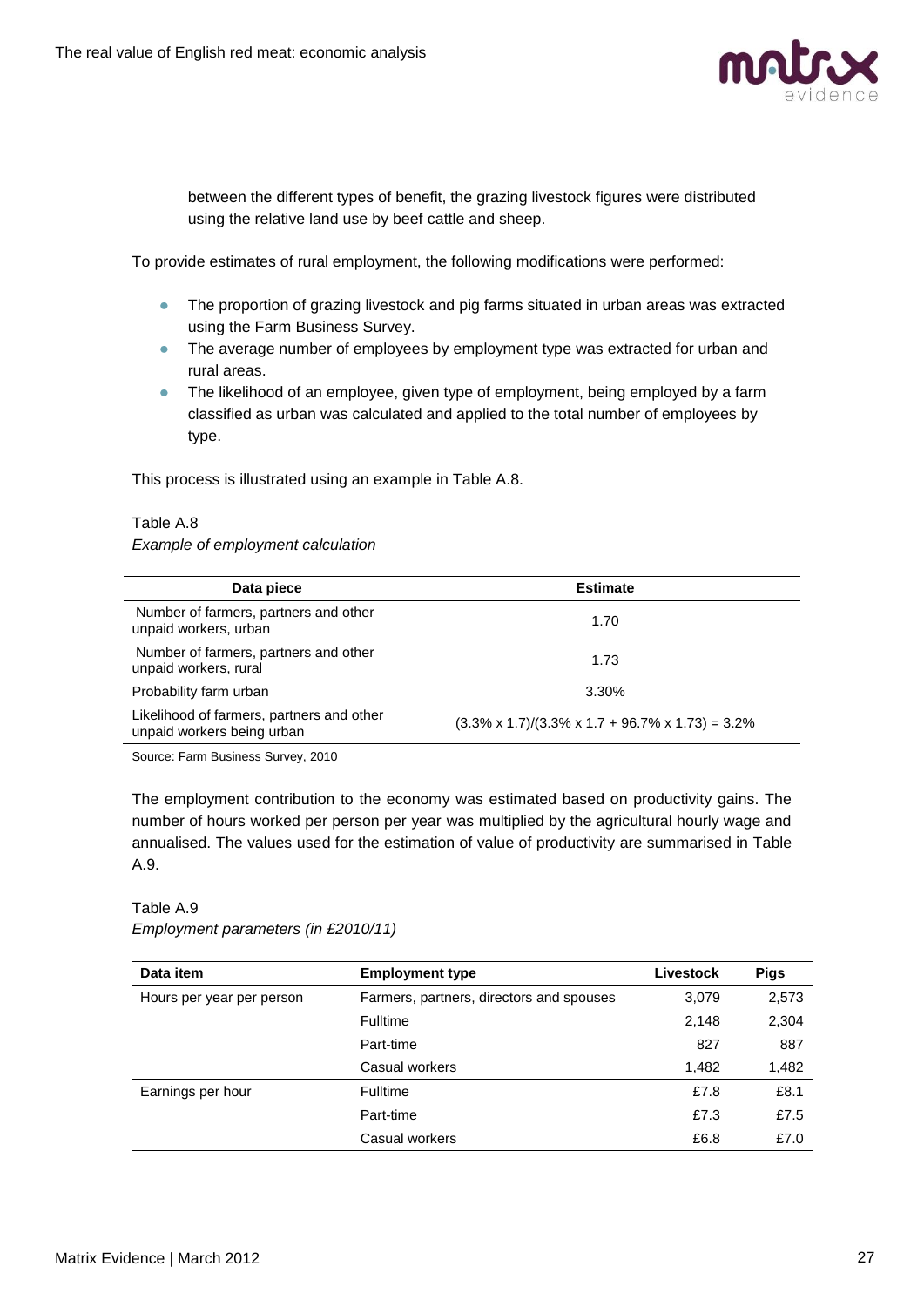

| Data item                    | <b>Employment type</b>                   | Livestock | <b>Pigs</b> |
|------------------------------|------------------------------------------|-----------|-------------|
| Annual value of productivity | Farmers, partners, directors and spouses | £24.139   | £20,171     |
|                              | Fulltime                                 | £16,841   | £18,063     |
|                              | Part-time                                | £6,030    | £6,468      |
|                              | Casual workers                           | £10.080   | £10,080     |

Source: Defra Survey of Earnings and Hours of Agricultural and Horticultural Workers, 2010

## **English red meat allied industries**

The assumption is made that the relationship between the size of the agricultural industry and the size of the allied industries is constant across different types of agricultural produce. The relationships are summarised in Table A.10.

- For the agricultural supply industry, employment was estimated through the Defra input and output estimates for the agricultural sector. The ratio of intermediate consumption (inputs) to gross output at market prices was applied to the employment figures for the red meat industry.
- **•** For manufacturing, wholesaling, retailing and catering the employment estimates for the allied industries are based on Defra employment estimates for the agri-food sector in Great Britain.

| <b>Industry</b>                   | <b>Employment ratio</b> |  |  |
|-----------------------------------|-------------------------|--|--|
| Agriculture                       | 1.00                    |  |  |
| Agricultural supply industry      | 0.65                    |  |  |
| Food and drink manufacturing      | 0.88                    |  |  |
| Food and agricultural wholesaling | 0.52                    |  |  |
| Food and drink retailing          | 2.77                    |  |  |
| Non-residential catering          | 3.25                    |  |  |
| _ _ _ _ _ _ .                     |                         |  |  |

## Table A.10 *Employment ratios*

Source: Defra (2011a).

Having estimated the size of the English red meat allied industries using the employment ratios defined above, the distribution between species was done based on the following:

- $\bullet$ For the agricultural supply industry, the distribution between the beef cattle, sheep and pig industry is based on the number of employees in the respective farming industries.
- For manufacturing and wholesaling, the distribution between the beef cattle, sheep and pig industry is based on the volume of meat produced by each industry based on Defra Slaughtering Statistics: beef cattle (47 per cent), lamb (39 per cent), and pork (39 per cent).